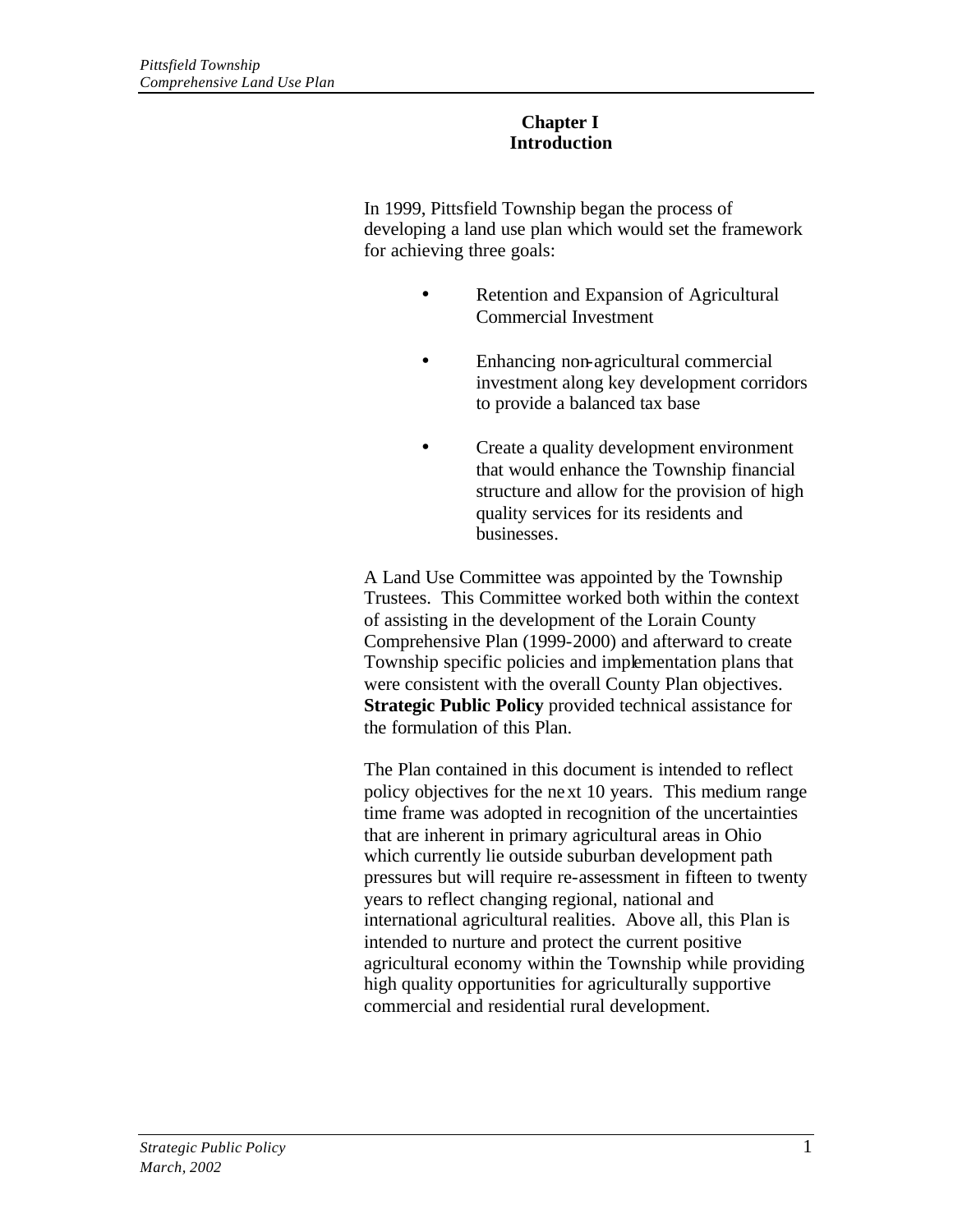#### **Chapter II Land Use Patterns, Demographic Influences And Environmental Context**

# **Land Use**

The original land use data developed as part of the Lorain County Comprehensive Plan was further field checked for accuracy and land use changes in 2001. A parcel-based map was developed to further analyze the detail of the owned and rented agricultural fabric of the community. The result of this analysis is shown on Map 1 **Existing Land Use** and in Table I **Existing Land Use Acreage**. As a result of this more detailed process, the acreages shown in Table I are slightly different from the data contained in the County Plan tabulation.

#### **Table I Existing Land Use Acreage**

|                             |              | Acreage |             | % of Total Township |
|-----------------------------|--------------|---------|-------------|---------------------|
| Agricultural                |              | 12,123  |             | 72.79               |
| <b>Owner Operator</b>       |              | 7,813   | $(64.30\%)$ |                     |
| Rental                      |              | 4,310   | (35.70%)    |                     |
| <b>Rural Residential</b>    |              | 1,386   |             | 8.34                |
| Commercial/Industrial       |              | 45      |             | 0.27                |
| <b>Public Institutional</b> |              | 80      |             | 0.48                |
| Parks and Recreation        |              | 422     |             | 2.53                |
| Woodland                    |              | 2,597   |             | 15.59               |
|                             | <b>Total</b> | 16,653  |             | 100                 |

It is clear from the review of existing land uses that agriculture retains primacy within Pittsfield Township. Soils analysis indicates that of the 16,653 acres within Pittsfield Township, 13,362 acres are classified as Prime Farmland. With 12,123 active agricultural acres within the Township, 91% of all classified prime farmland is still in active agriculture. It is further of note that less than 9% of the land is currently used for rural residential development. This indicates that many of the residential/agricultural conflicts which act as a disinvestment to future agricultural interests throughout Ohio are minimized within the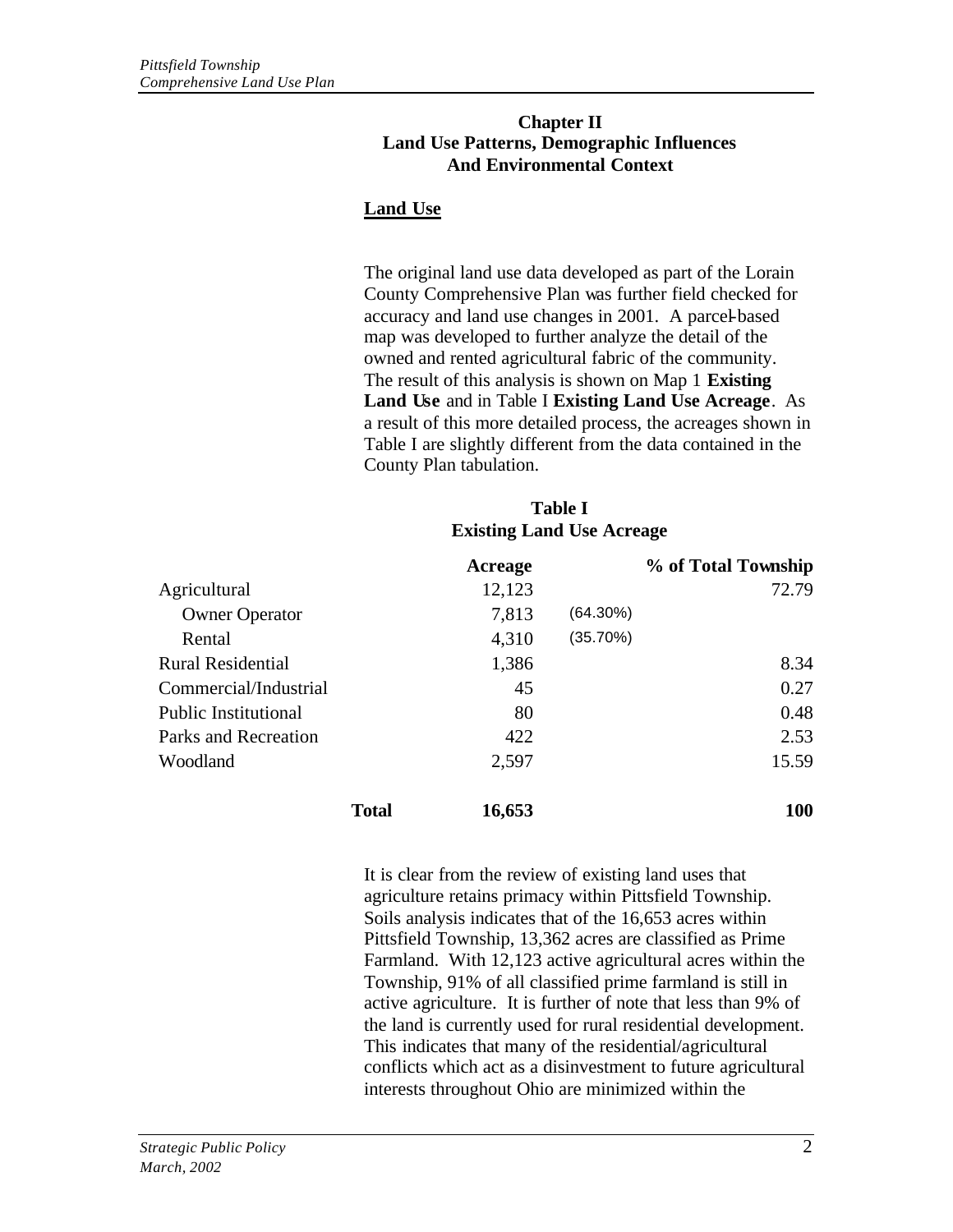Township area. It must also be noted that currently less than 0.3% of Township land is in the higher tax revenue producing commercial/industrial category. As additional residential development occurs within the Township, even at modest levels, revenues to provide services to its residents will be dependent upon the need to create additional commercial land uses. Revenue and Cost of Services Projections indicate that an additional 300 acres of commercial development will be needed to offset residential service costs in approximately fifteen years.

A review of the land use locations on Map I shows the relatively equal dispersion of agricultural and residential uses. No areas of the Township have reflected disinvestment of agricultural with the possible exception of areas along US.20, on SR.58 from the intersection with US.20 northward, and in the northwest portion of the Township (north of the Hughes and Quarry Roads Intersection) where there is a concentration of rented agricultural land and new platted residential development. The Land Use Plan will be targeted to maximize non-farm development within those areas.

## **Demographic Influences**

The Lorain County Comprehensive Plan projects that while approximately 31,000 new homes will be built within the County over the next 20 years, development pressure will be minimal within the region adjacent to Pittsfield Township. This is substantiated by the fact that between 1990 and 2000 the surrounding townships and villages have experienced no population increase. The 1990 population for the Townships of Camden, LaGrange, New Russia, Wellington and the incorporated areas of Oberlin, Wellington and LaGrange was 24,885. According to the 2000 Census data, the area had a population of 24,803 – an actual decrease. This lack of regional development pressure indicates the validity of the agricultural retention focus of this Land Use Plan.

Table 2 reflects the population growth in Pittsfield Township from 1980 to 2000.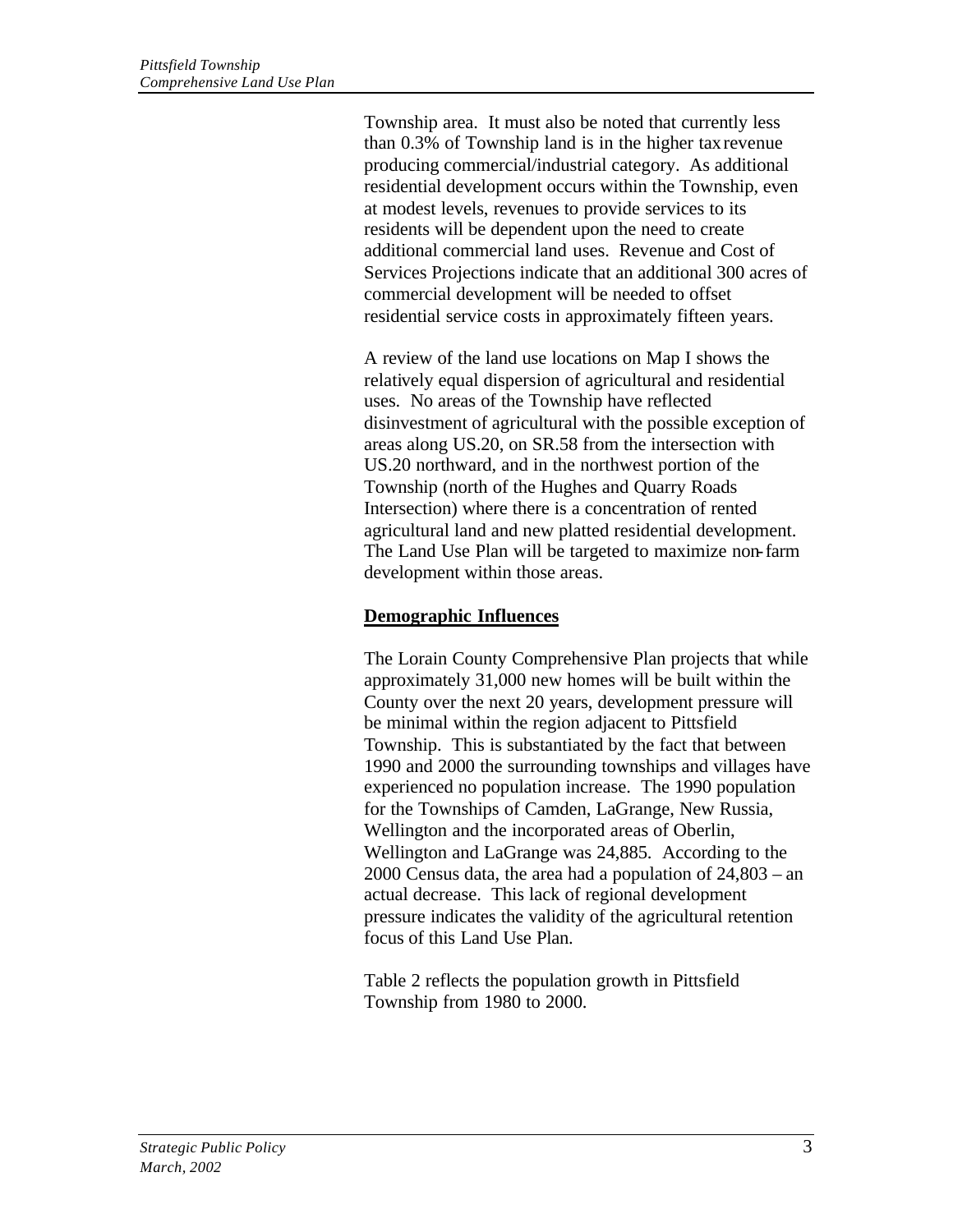| Table 2                              |
|--------------------------------------|
| <b>Population Change 1980 – 2000</b> |

| 1980  | 1990  |       | 2000 Change | % Change |
|-------|-------|-------|-------------|----------|
| 1,436 | 1,546 | 1,549 | 113         | 7.8      |

Review of the New Housing Units built and new lots created from farmland over the last decade also indicate extremely low development pressure. Historical Residential Units and Lot Split data are shown in Tables 3 and 4.

| Table 3<br><b>Historical Housing Unit Data</b> |  |  |  |                                 |  |  |  |  |                                                                 |
|------------------------------------------------|--|--|--|---------------------------------|--|--|--|--|-----------------------------------------------------------------|
|                                                |  |  |  |                                 |  |  |  |  | 1992 1993 1994 1995 1996 1997 1998 1999 2000 2001 Total Average |
|                                                |  |  |  | 12 11 11 13 17 12 6 22 8 10 122 |  |  |  |  | -11                                                             |

The practiced lot size in Pittsfield Township ranges between 2 and 5 acres. At the high range, only 55 acres of residential land are being taken out of agricultural production each year.

#### **Table 4 Lot Split Historical Data**

| 1992-1996 | 1997-2001 | <b>Total</b> | <b>Average Per</b> |
|-----------|-----------|--------------|--------------------|
|           |           |              | Year               |
| 92        | 69        | 161          | 16                 |

The consistency between the lot splits and the actual homes built further indicates the strength of the agricultural economy.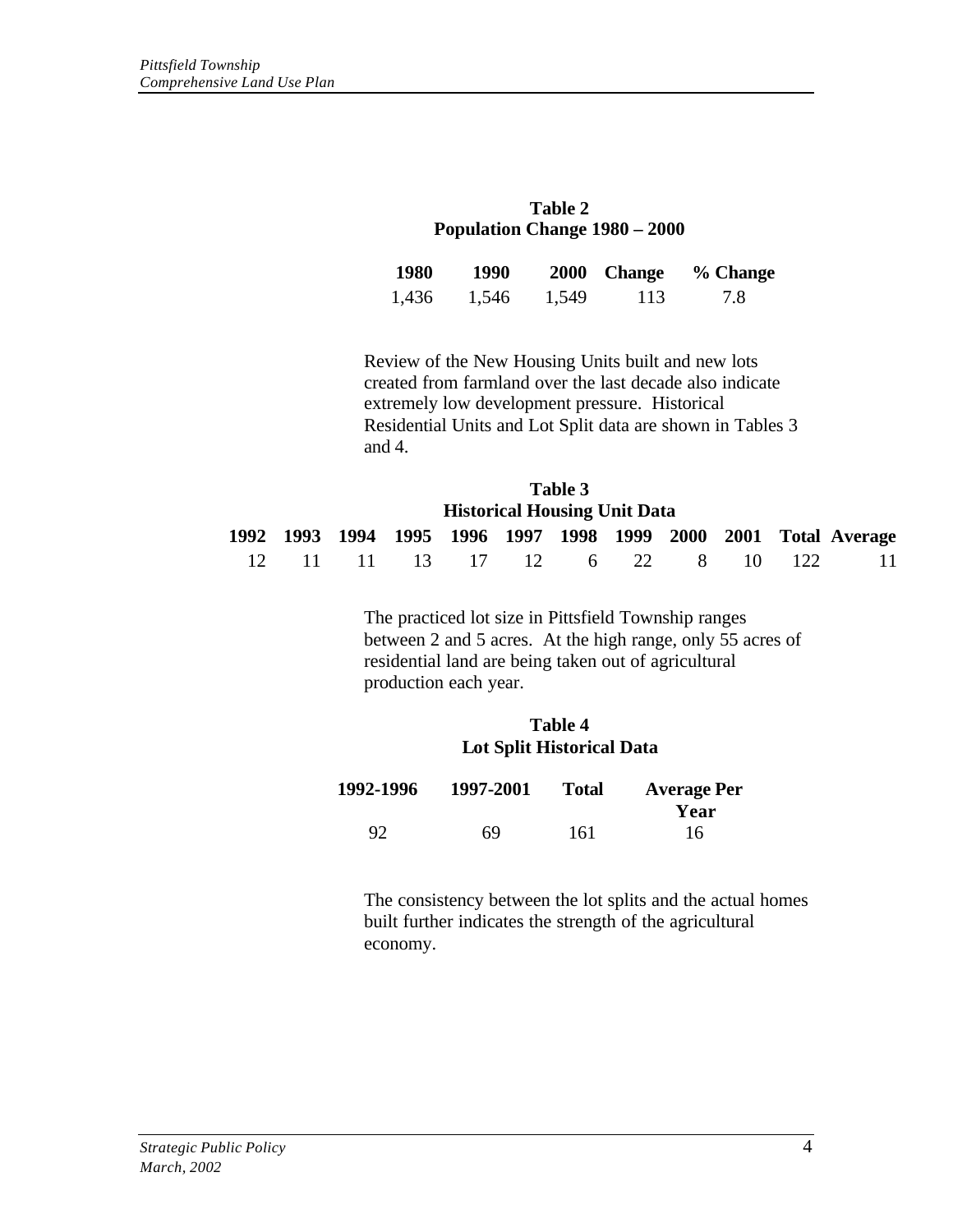#### **Environmental Context and Influence**

The Land Use Planning Process evaluated environmental factors to assist in the analysis of future land use suitability and appropriate environmental constraints. As stated previously, 13,362 (80%) acres of Pittsfield Township are classified as Prime Farmland. It is the stated goal of the Plan to continue active utilization of this asset.

In terms of future development potential and capacity, there are several categories of environmental limitations as summarized in Table 5. These environmental constraints are primarily located along the Black River and stream riparian areas.

### **Table 5 Environmental Development Constraints (Acres)**

|         | $Constraint$ Slopes >10% |     | Wetlands Woodlands Floodplain |       | <b>Total</b> |
|---------|--------------------------|-----|-------------------------------|-------|--------------|
| Acreage | 341                      | 402 | 2,597                         | 2,322 | 5,662        |

In addition, approximately 1,336 acres in Pittsfield Township consists of hydric soils which severely limit development dependent upon on-site septic systems.

As noted in depth in the County Comprehensive Plan and its accompanying environmental analysis report, all of Pittsfield Township lies within the Black River Drainage Area and is dominated by the West Branch of the Black River and its tributaries which are currently experiencing unacceptable levels of run-off pollutants. As the Ohio Environmental Protection Agency will no longer approve new or expanded treatment plants which discharge into the Black River, on-site disposal will continue to be the primary wastewater service option for the vast majority of Pittsfield Township for the immediate future. This Plan recognizes both the public wastewater treatment constraints and the importance of improving the environmental quality of the Black River through use of wetland, riparian corridors, stream and floodplain setbacks that act as natural filters for pollutants and eliminate detrimental siltation. The policy of this Plan to enhance these setbacks and require them for new development proposals also is intended to address the issue of improved stormwater management which the County has identified as a future critical problem.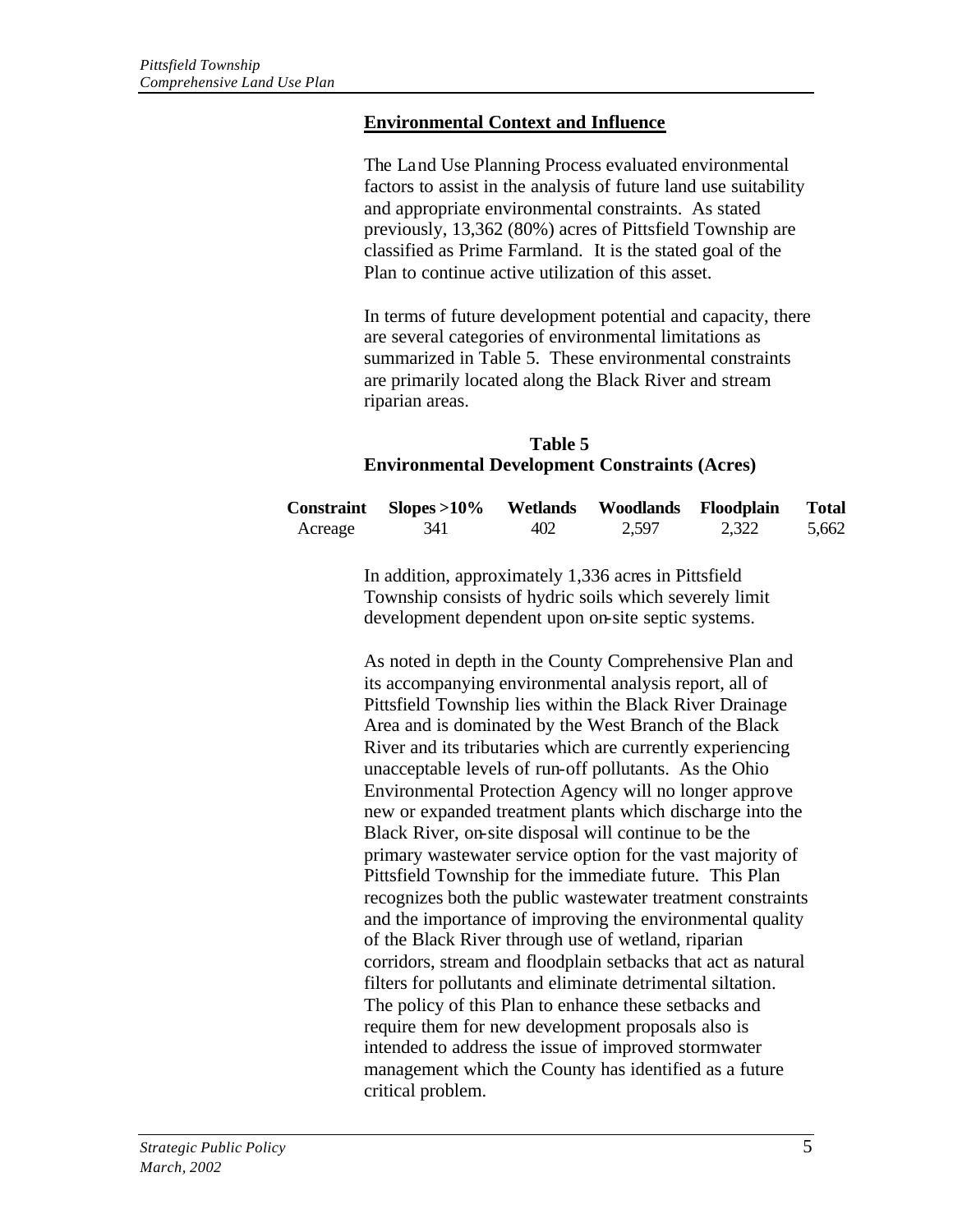#### **Chapter III Consistency with Lorain County Comprehensive Plan**

Through this Land Use Plan, Pittsfield Township is attempting to support and forward key concepts of the County Comprehensive Plan. The County Plan includes the following policies:

- Target Infrastructure and control its Development **Costs**
- Support the concept of Urban Growth Boundaries
- Diminish use of frontage development as the primary residential development model
- Pursue adoption of Open Space Conservation Residential Development Standards
- Improve Subdivision Regulations to support farmland preservation and enhance quality design standards
- Encourage local adoption of Adequate Public Facility regulations so that infrastructure and services are capable of supporting new development without additional public cost
- Encourage land use patterns and local zoning that could support the concepts of density transfers and development clustering
- Encourage use of Joint Economic Development District Agreements (JEDD's) to facilitate cost effective infrastructure extensions that target development and minimize annexation battles between cities and townships
- Encourage local zoning that supports agricultural retention and further investment.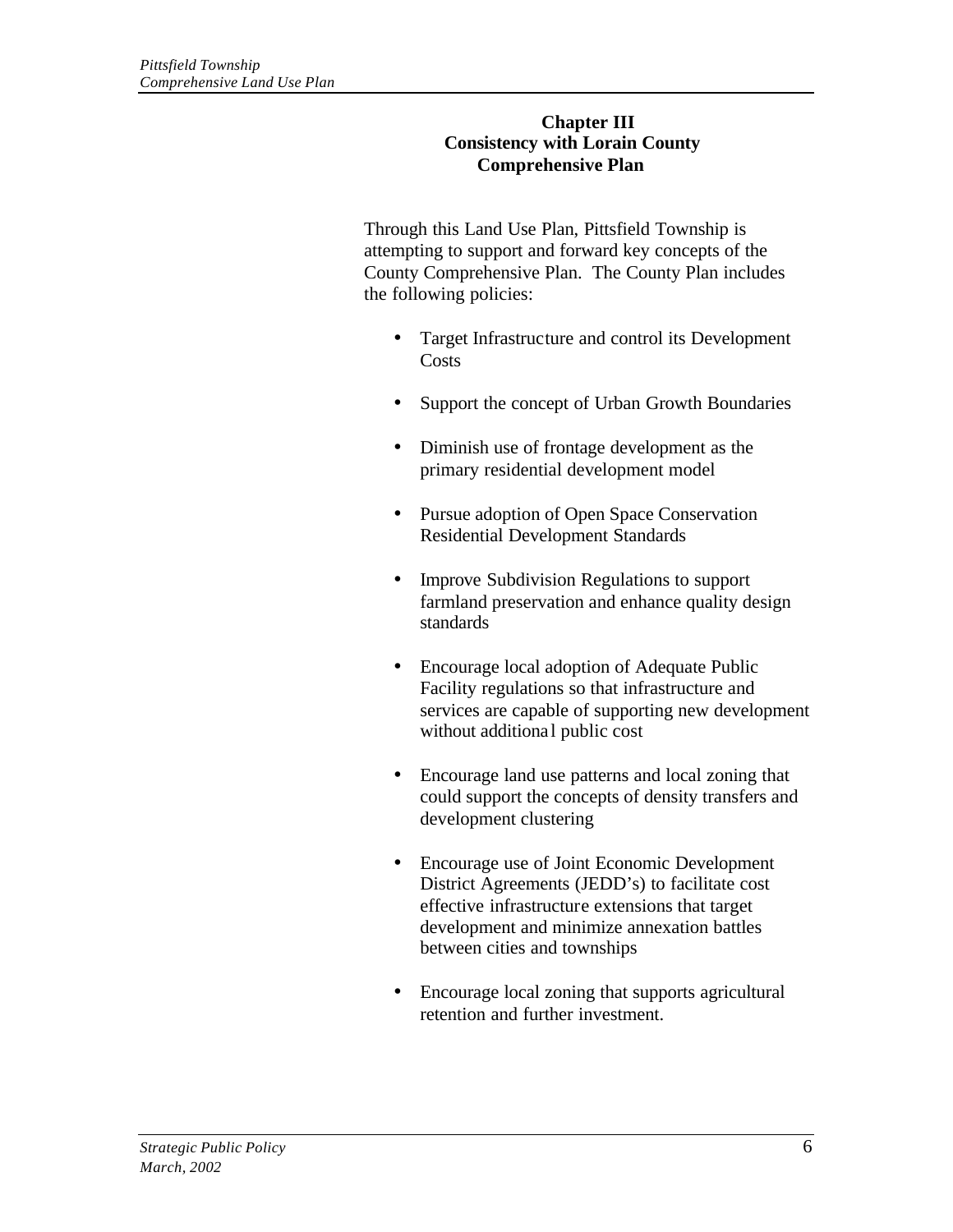Pittsfield Township has already begun the process of including many of these policies in its Zoning Resolution and will continue to support County efforts to achieve improved infrastructure systems, subdivision regulations and enhanced environmental protection goals. Pittsfield Township understands that much of its success in achieving the farmland investment protection goals will be dependent upon cooperative policies being enacted by the County with regard to subdivision standards, utility planning, and Health Department Administrative Regulations. It is hoped that the adoption and implementation of this Plan as detailed in the following chapters will provide incentives to the various County departments to actively pursue the needed changes at the County level.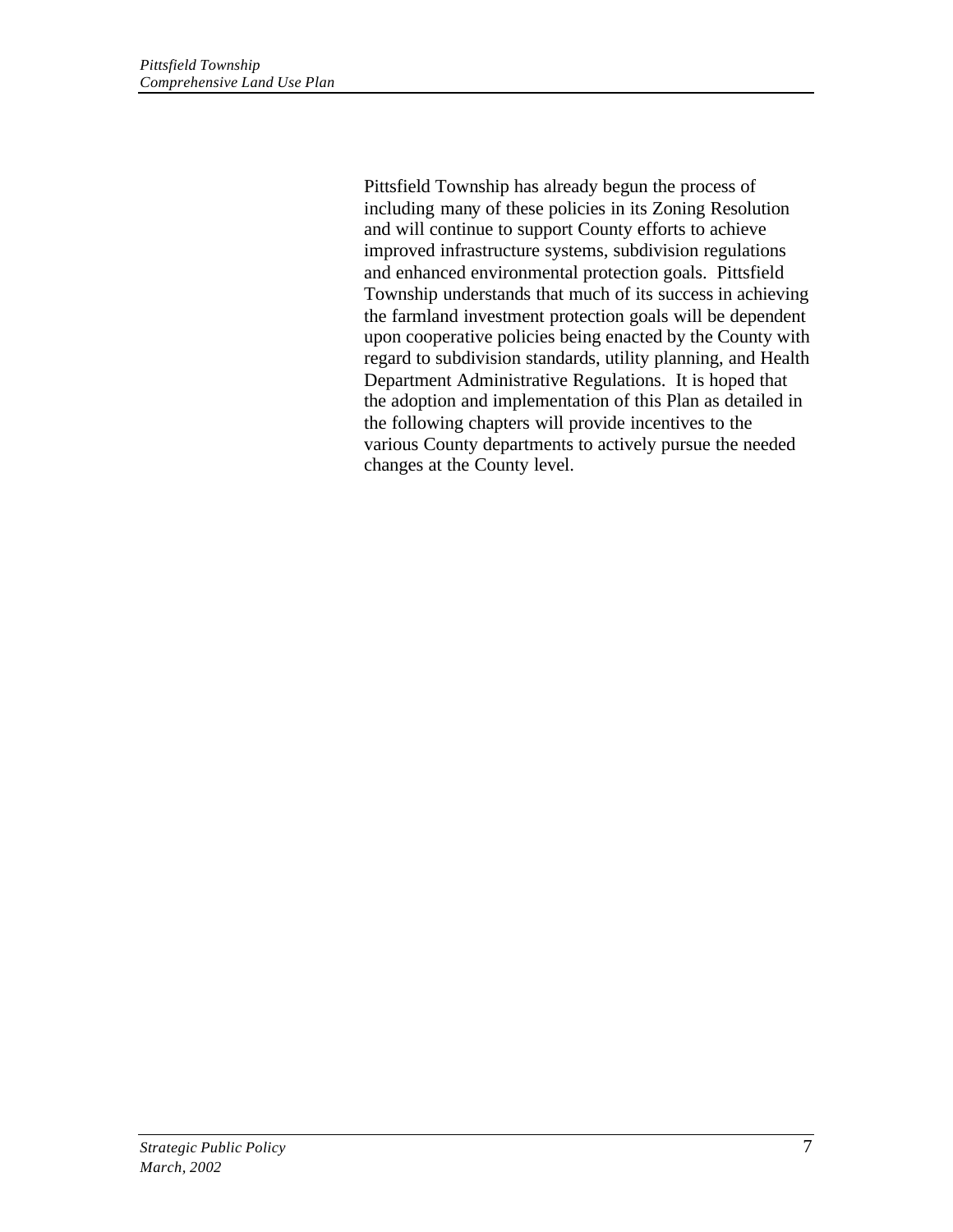#### **Chapter IV Infrastructure Capacity and Services**

The Land Use Committee has analyzed Road Capacity and Function, public wastewater treatment availability options, Stormwater Management concerns, public water capacity and the demand levels of providing adequate police, fire, and emergency medical services as part of the Planning process.

# **Transportation**

Pittsfield Township is served by a combination of US Highways, State Highways, County and Township roads with varying degrees of capacity. The Township is provided easy access to major Lorain County employment, shopping and services centers via US Rt. 20 and SR.58. Access to the Ohio Turnpike exists within 15 minutes travel time at the Baumhart Road interchange. The road inventory and functional classifications are depicted on Map 4. Table 6 summarizes the road miles by ownership.

### **Table 6 Road Miles by Owned Classification**

| <b>Total</b>                  | 51.1 miles |
|-------------------------------|------------|
| <b>Township Roads</b>         | 19.6 miles |
| <b>County Roads</b>           | 17.4 miles |
| <b>State Roads</b>            | 10.0 miles |
| (US.20)                       |            |
| <b>United States Highways</b> | 4.1 miles  |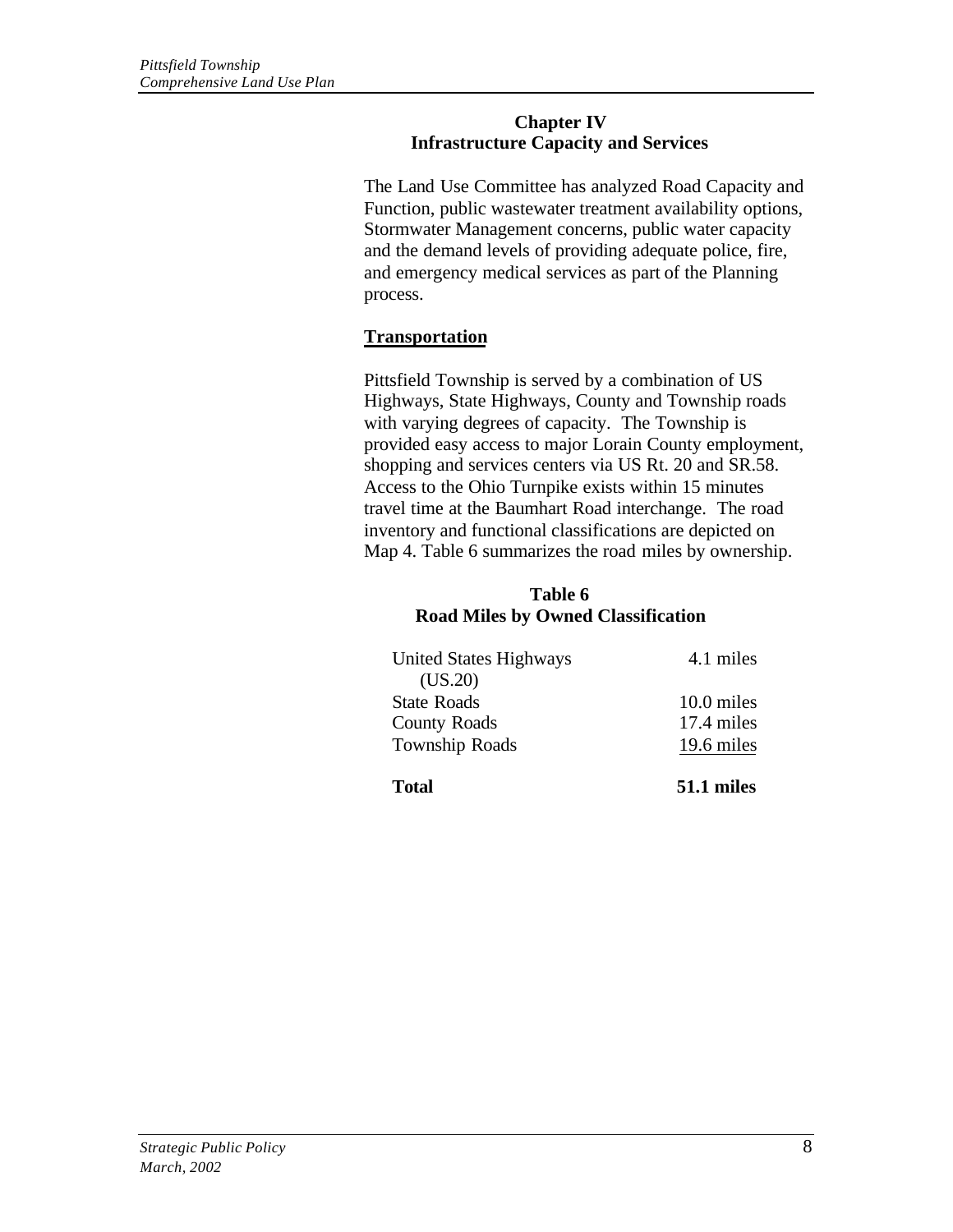| Table 7                                                |
|--------------------------------------------------------|
| <b>Identification of Roads by Owned Classification</b> |

| Township                          | <b>County</b>       | <b>State</b>        | <b>US</b>        |
|-----------------------------------|---------------------|---------------------|------------------|
| Hallauer Kipton-Nickle Plate (pt) |                     | Ashland/Oberlin Rd. | <b>US Rt. 20</b> |
|                                   | (75)                | (SR.58)             |                  |
| Hughes                            | West                | Wakeman/Richfield   |                  |
|                                   |                     | Rd                  |                  |
|                                   | (38)                | (SR.303)            |                  |
| Hawley                            | <b>Quarry Road</b>  |                     |                  |
|                                   | (30)                |                     |                  |
| Pitts                             | Webster             |                     |                  |
|                                   | (71)                |                     |                  |
| Whitney                           | Kipton-Nickle Plate |                     |                  |
|                                   | (pt)                |                     |                  |
| Merriam                           | (52)                |                     |                  |

## **Functional Classification System**

An important element in determining future land use is assessing the road capacity and functional classifications. The Functional Classification system provides a hierarchy of roads and streets within Pittsfield Township. This hierarchy is based on the overall function that each roadway performs within the Township's Transportation network. These classifications provide the Township with a basis upon which to make improvement, access management and adequate public facility decisions.

#### **Freeways**

The primary purpose of a freeway is to safely serve long distance interstate and regional trips at high speeds. As such, access is limited to widely spaced interchanges and limited crossings with local streets. In Pittsfield Township **US.20** is classified as a freeway.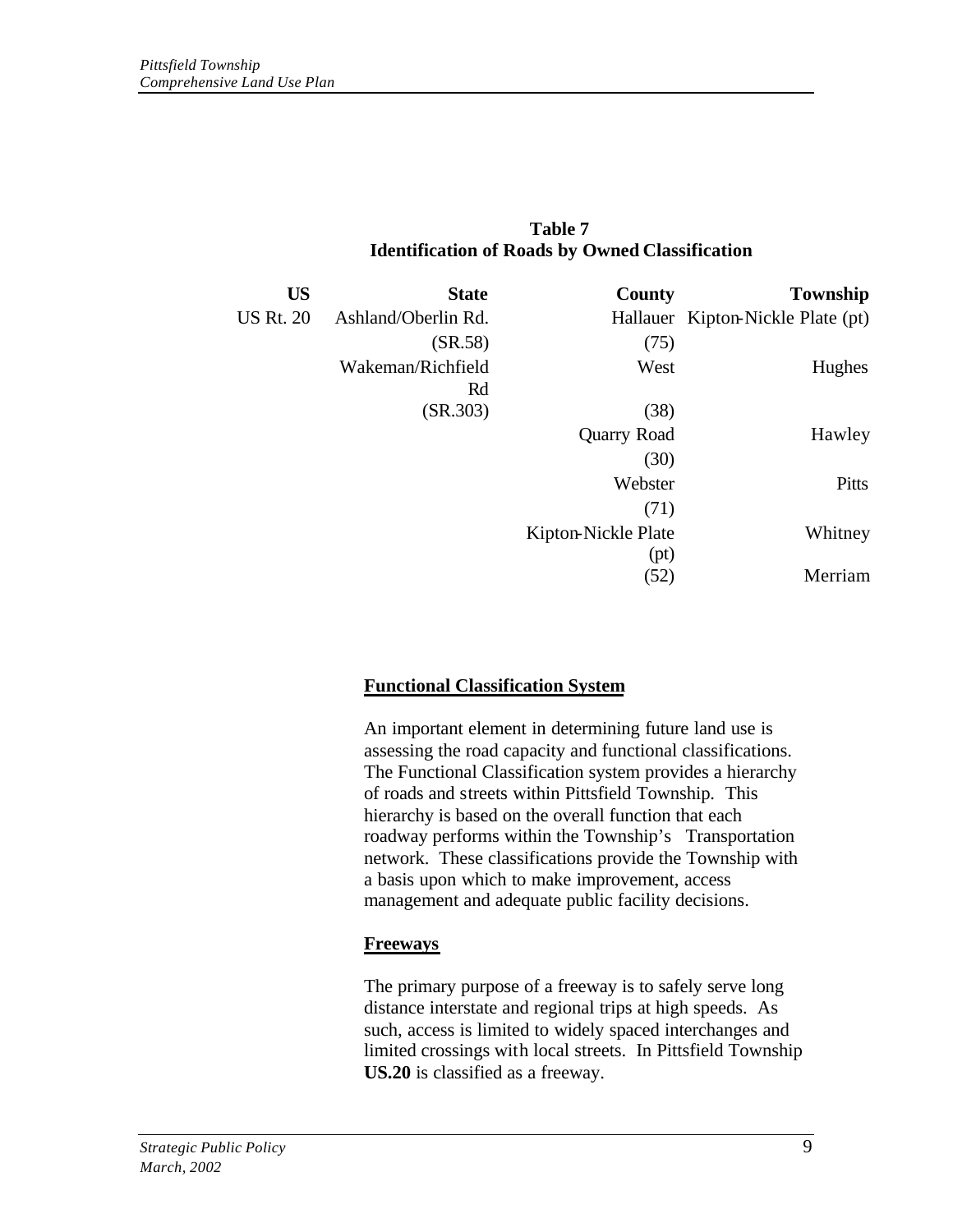## **Arterials**

The arterial system interconnects with freeways and carries auto and truck traffic within, through, into and out of the community. As such, turning radii at intersections should be designed to accommodate truck traffic. Turn lanes should be provided at major intersections and high volume driveways. Access to adjacent properties should be carefully controlled with high volume curb-cuts requiring a minimum spacing of 600 feet.

The following roadways should be classified as arterials:

- $\bullet$  SR.58
- SR.303

## **Collector Roads**

Collector roads link the local streets with the arterial network and provide inter-community circulation. Access to adjacent properties should also be carefully controlled for collectors. Speed limits should be less than on arterial roads. Pedestrian and bicycle route separations should be considered when evaluating future development proposals. The following roadways should be classified as collector roads:

- West Hughes
- Hallauer Pitts
- Quarry Webster

## **Local Roads**

Local roads should be planned and maintained to achieve farmland preservation, and environmental protection goals. As such low maintenance demands must be retained. Pavement widths should generally not exceed 24 feet for new development and 20 feet for Rural Conservation development. With the exception of Conservation development, cul-de-sac streets should have a turnaround radius of at least 50 feet to accommodate school busses and utility vehicles. The following roadways are currently classified as local roads:

- Kipton-Nickel Plate Whitney
- Hawley Austin
	-
- Merriam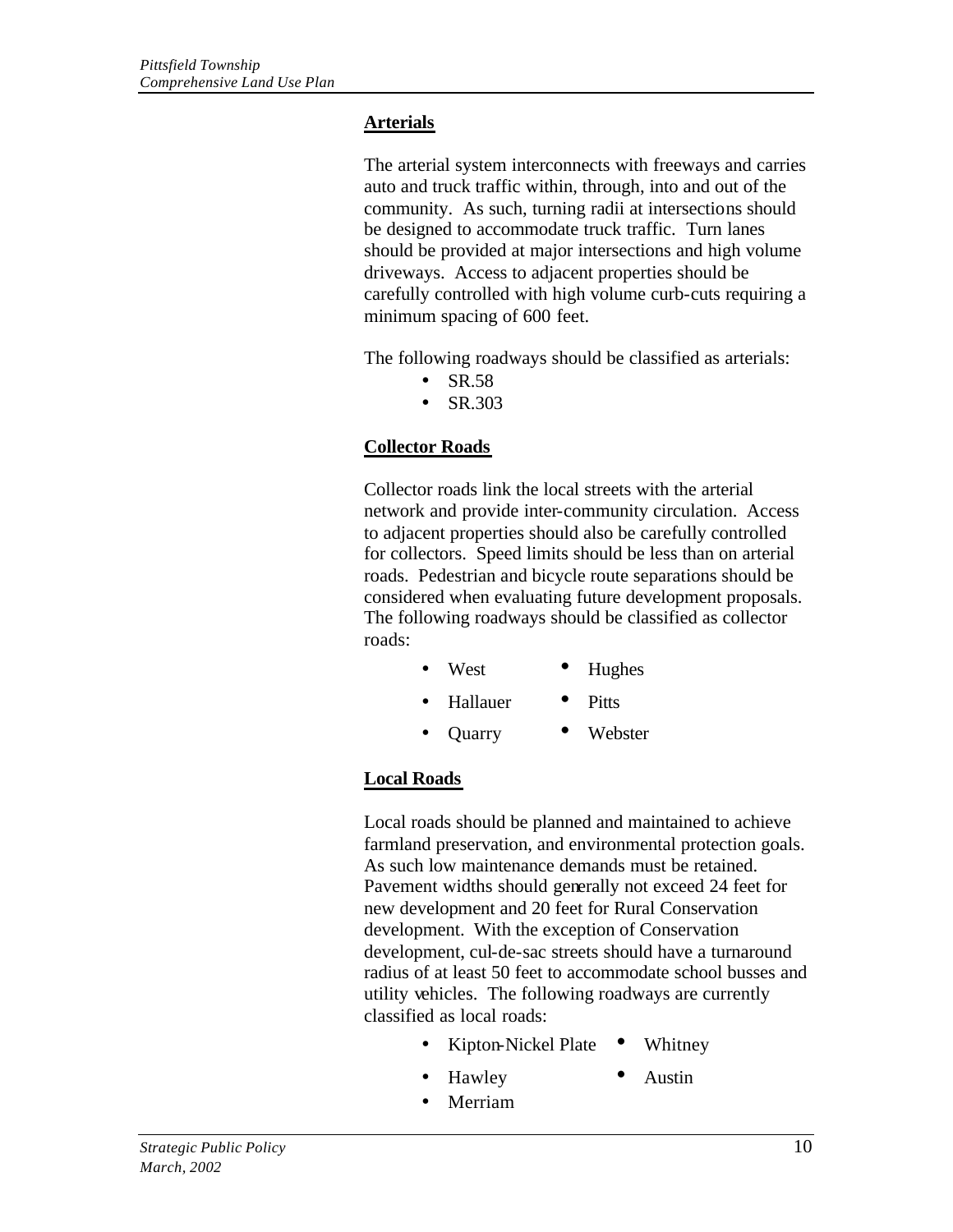**Strategic Public Policy** reviewed all road conditions and traffic count data available through the County Engineer's office in order to determine future improvement needs and to identify capacity or safety problems. The only intersection requiring remedial improvements is that of the US.20/SR.58 and Kipton-Nickle Plate area. Ohio Department of Transportation studies have identified this intersection area as one with a high rate of accidents due to the turning movements onto Kipton-Nickle Plate from SR.58, and lack of appropriate turn lanes and signal timing. Currently, the plans are to improve the safety of this area by closing Kipton-Nickle Plate at SR.58. State Route 58 is currently carrying approximately 9,500 cars per day (ADT) with a peak hour level of service rating of D at the SR.58/US.20 intersection. There are no funds available through State or County sources for capacity improvements to SR.58 for the time frame of this Plan. It is important, therefore, for the Plan to reflect policies that preserve the capacity of this road. The Township is adopting the Ohio Department of Transportation Access Management Standards in order to assure that there is development capacity to support future commercial development in the northern portion of SR.58 and to improve the turning safety factors off both SR.58 and US.20.

Careful attention must be paid to retaining traffic carrying capacity on Township and County Roads by controlling land uses, minimizing curb cuts and monitoring the advisability of turn lanes to serve future development. Both the County and the Township have very limited financial resources with which to maintain or improve and expand roadways. National studies have consistently shown that adopting sound access management policies can increase safe road carrying capacity by over 30%. As a primary agricultural community with a low tax generation base, the Township must minimize road improvement costs. To that end, in addition to adopting ODOT Access Management Standards in the zoning regulations, Pittsfield Township should adopt policies which offer incentives to avoid frontage development along Township roads and encourage land use intensity which corresponds to the narrow chip-and-seal Township agricultural roads.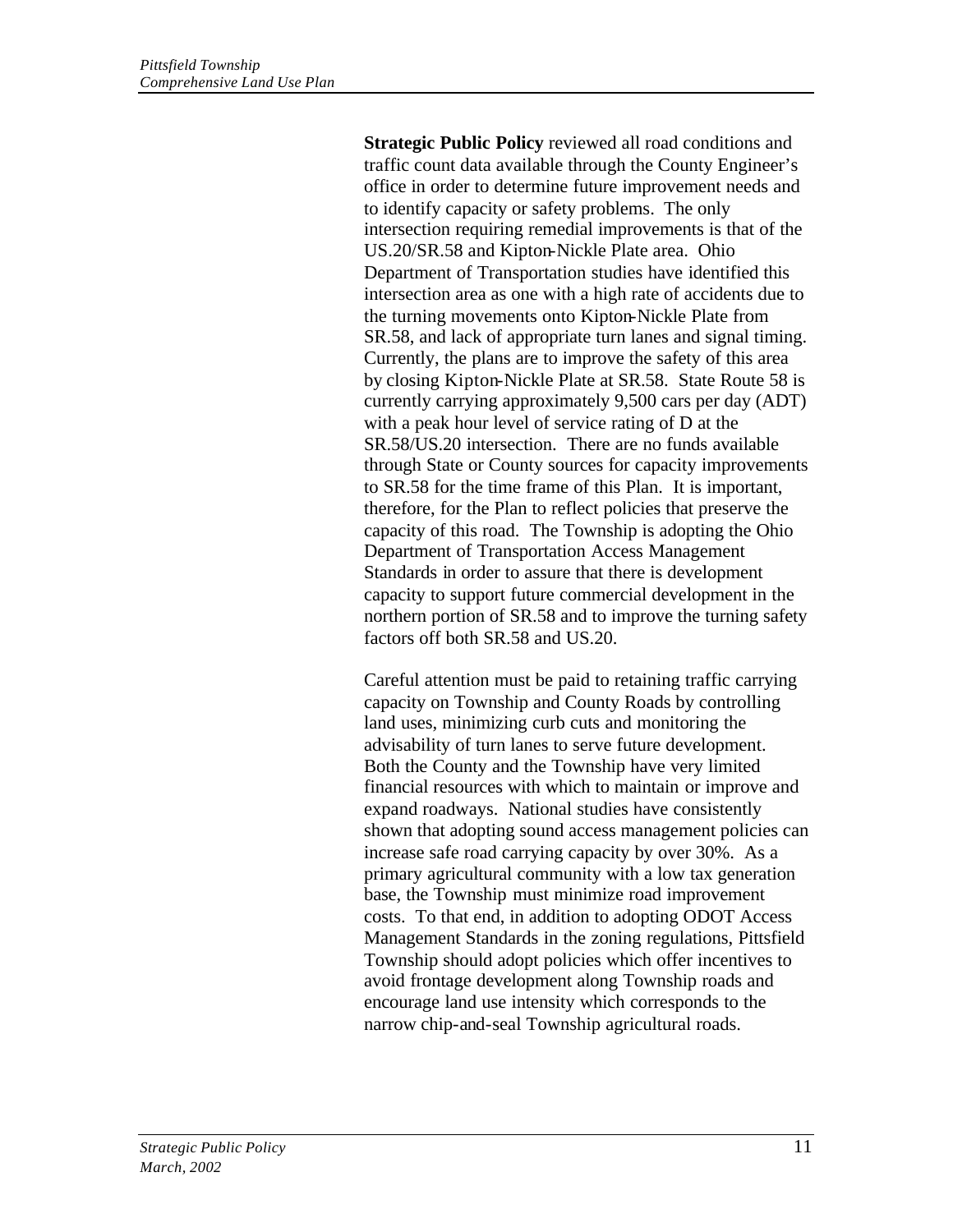## **Water and Wastewater Treatment**

The Lorain County Comprehensive Plan acknowledges that the development of sound water, wastewater and stormwater facility plans are needed throughout the County. Currently the County has no capital plans for provision of expanded sewer facilities outside of established existing sewer facility planning areas. A review of the Northeast Ohio 208 Water Quality Management Plan indicates that only a small portion of northern Pittsfield Township is within an established sewer facility planning area – that of the City of Oberlin. However, the City of Oberlin has a policy of not providing sewer service without annexation; even though its existing sewer line extends into Pittsfield Township and serves the Lorain County Joint Vocational School south of US.20 on SR.58.

The County also currently has a written Memorandum of Understanding with the Lorain County Rural Wastewater District (LORCO), a State of Ohio certified 6119 facility district, that recognizes the right of LORCO to provide public sewer services within its area of certification which includes Pittsfield Township. LORCO is the organization of choice for Pittsfield Township for the long-term establishment of its future sanitary sewer service areas.

As stated previously, one goal of the Township Land Use Plan must be to maximize appropriate developable land along key water and sewer served investment corridors in order to generate tax base revenues that will allow the Township to provide services to its residents and businesses while nurturing low tax base agricultural retention. The most appropriate area for this development is north of the US.20 intersection along SR.58. This is an area which has established commercial interests via Oberlin's annexation areas at the intersection of 20/58 and New Russia Township's commercial zoning along SR.58 north of Pittsfield Township. Again, as noted, this area is already served with an adequate capacity sewer line owned by the City of Oberlin. Ideally, a defined Joint Economic Development District Agreement (JEDD) would be negotiated between Pittsfield Township and Oberlin that would allow for reasonable economic development in the SR.58 Corridor. This would benefit Oberlin through user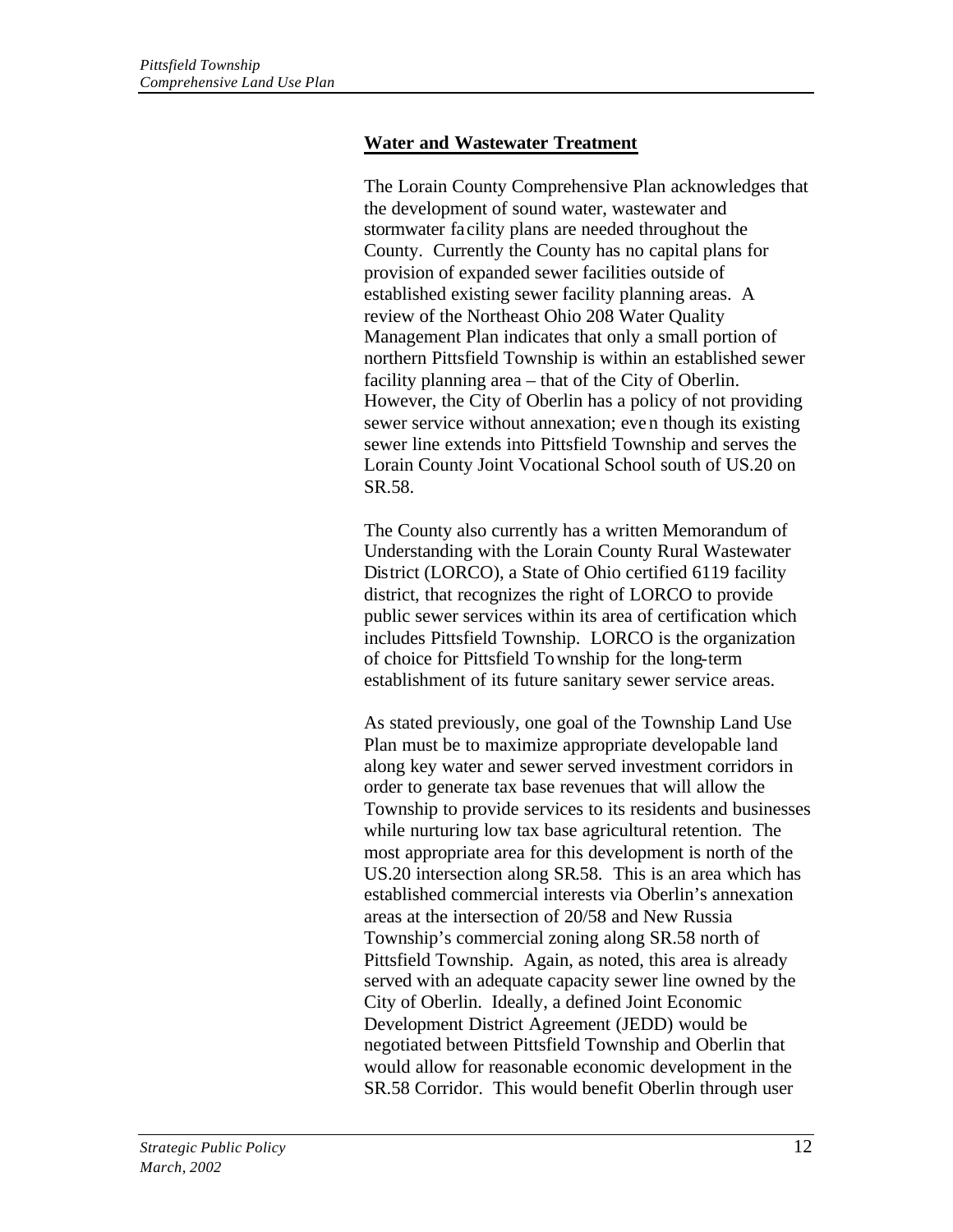fees to its utility while allowing non-annexable tax base expansion for Pittsfield Township. This JEDD process would implement the 208 Water Quality Management facility plan concepts. If unable to implement a JEDD agreement, LORCO would be utilized to provide on-site treatment management for properties within the Township economic investment areas.

### **On-Site Sewage Treatment**

The Lorain County Comprehensive Plan well documented the on-site sewage problems within the County. Due to limiting soils conditions, virtually all areas of the County, including Pittsfield Township, are deemed unsuitable for traditional septic systems. The County Plan also documented the high rate of septic systems failures. The on-site systems failures have added to the water quality problems within the County and caused dispersed development patterns. The Lorain County Health Department adopted use of the Wisconsin Mound Systems to overcome some of the soil limitations and is embarking on a plan for systematic on-site system inspections. The County is also studying the suitability of other alternative treatment systems such as lagoon systems and irrigation spray systems; however none have been approved within the County at this time. All parties recognize the importance of creating a public wastewater treatment system to address future development demands; however for the area around and including Pittsfield Township, low development demand and density levels preclude the establishment of a cost-effective general wastewater system for at least the next ten years.

In recognition of this, the Township's plan should focus on agricultural retention and pursue residential open-space conservation development approaches that would support use of group alternative sewage treatment systems that would be under the management of certified sewer district operators.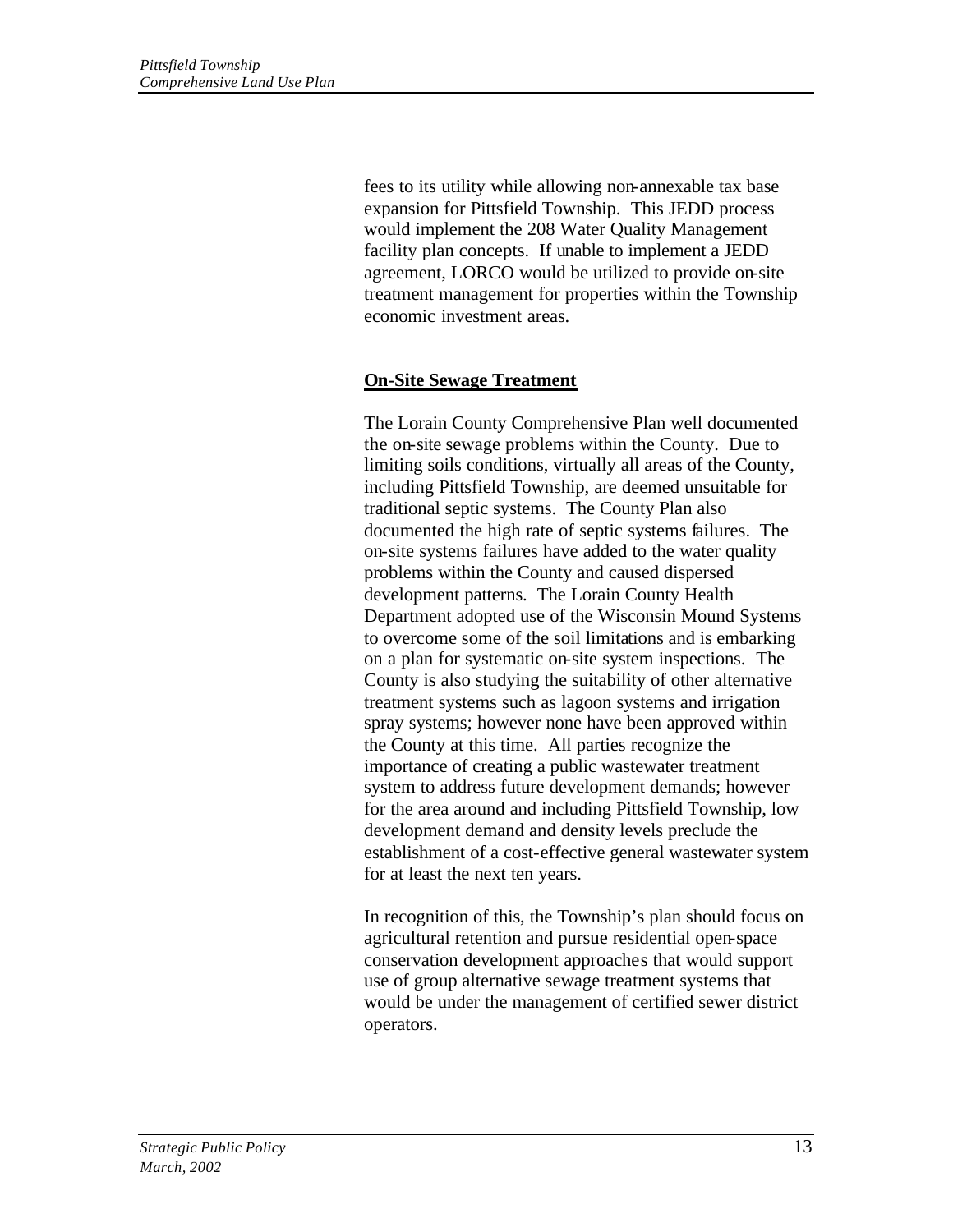## **Water Services**

The Township is served by the Lorain/Medina County Rural Water District which provides service along road frontage throughout the area. Within the Township this system is not designed to be a fire suppression system due to low development densities, with the exception of the SR.58 Corridor. The agricultural retention goals of the Land Use Plan will minimize infrastructure future improvement costs and depress fire loss levels.

### **Stormwater Management**

Due to the low permeability of local soils as documented in the County Environmental Analysis, careful attention must be paid to the maintenance of drainage tile systems for agricultural uses. The Township should adopt site plan review processes to preserve these systems. In order to minimize future Stormwater system infrastructure demands, the Township should develop a conscientious set of setback requirements from stream and river corridors.

## **Emergency Services**

Fire Protection is provided to the Township by the Wellington Fire District supported by mutual aid agreements with the City of Oberlin Fire Department which has a station on SR.58 north of the Pittsfield Township line. Currently, Pittsfield Township represents 20% of the Wellington District service population while reflecting 18% of the demand level. Ambulance and Emergency Medical Services are provided through a Joint District which serves Camden, Henrietta, Kipton, New Russian, Oberlin and Pittsfield. Review of EMS responses shows that Pittsfield Township represents approximately 10 percent of the service population while requiring less than 5% of the services. Pittsfield Township residents support the Fire District and Ambulance District directly through property tax levies and Emergency Service user fees.

Police protection is provided through the Lorain County Sheriff's Department. There is no separate local levy or service contract between Pittsfield Township and the Sheriff's Department. Retaining the agricultural base of the Township will help minimize future police demands within the Township.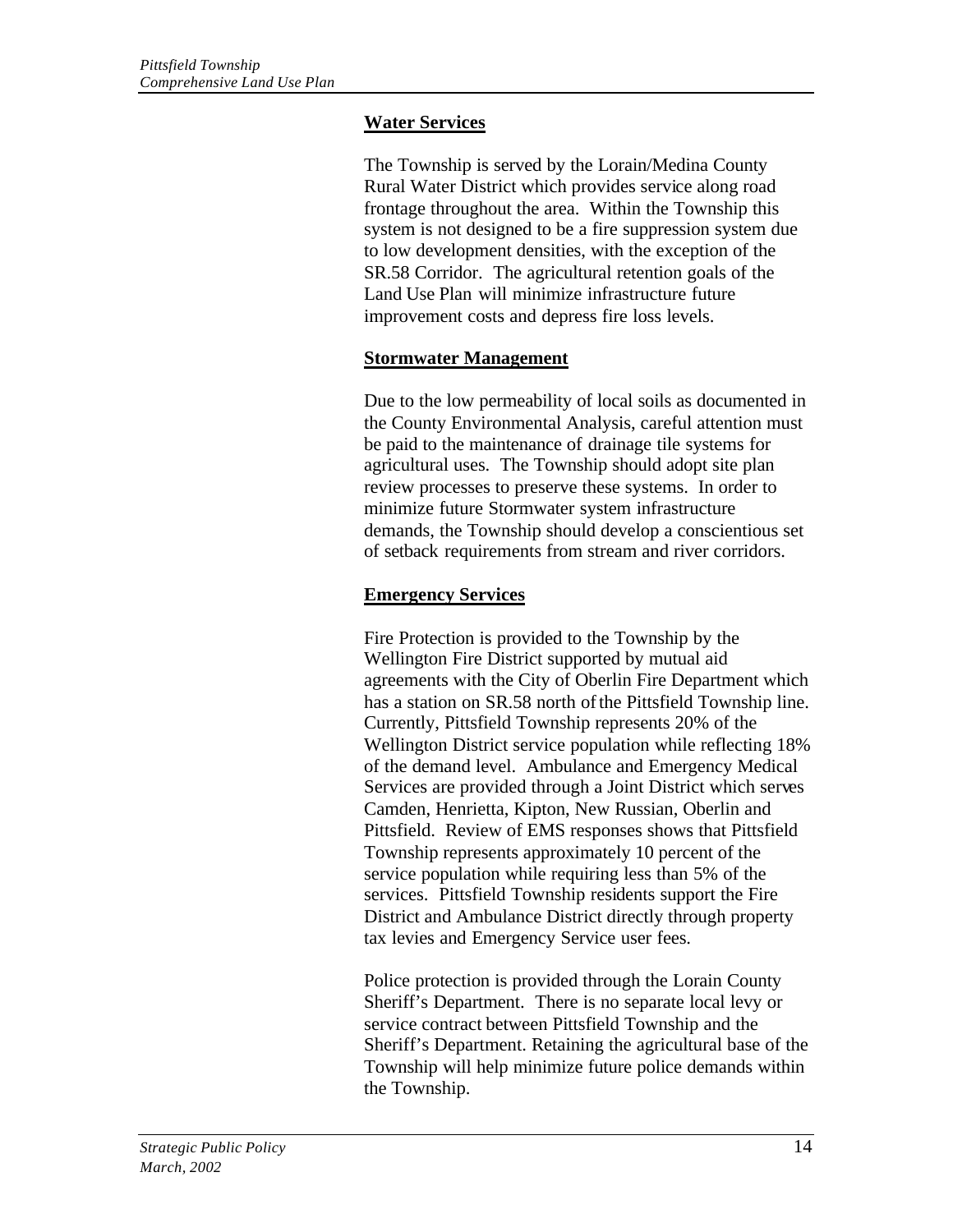### **Chapter V Farmland Preservation**

A review of the current land uses, development patterns and available public infrastructure and service capacities all support the wisdom of pursuing an overall policy of agricultural preservation for the 10 year time frame of the Township's Land Use Plan. As noted previously, not only is 13,362 acres of the Township rated as prime farmland from a soils perspective, 12,123 acres of this land is still in active cultivation. It is also important to note that there are substantial livestock investments within the Township which are difficult to maintain with contiguous residential development. Most importantly, of the 12,123 acres which are in active farmland, the vast majority (90%) is owned and/or rented by 20 local farm operators. In fact, over 67% of all active farmland is operated by 8 farmers. Fewer than 60 acres per year is taken out of agriculture for residential development purposes. Finally, as of 2001, over 12,000 acres of agricultural land is registered in the State of Ohio Current Agricultural Use Valuation (CAUV) program which both offers a reduction in property taxes and indicates a high level of commitment to keep land in agriculture for the future.

Pittsfield Township is recognizing and proceeding to implement the policies of the Farmland Retention Committee that was an integral part of the Lorain County Comprehensive Plan Process. These policies include:

- Encourage Agricultural Zoning and Open Space Conservation Development
- Minimizing incompatible land use intrusion into farm primacy areas
- Focusing development into areas already served by public water and sewer services
- Minimizing road frontage development that creates isolated pockets of farmland, reducing their longterm viability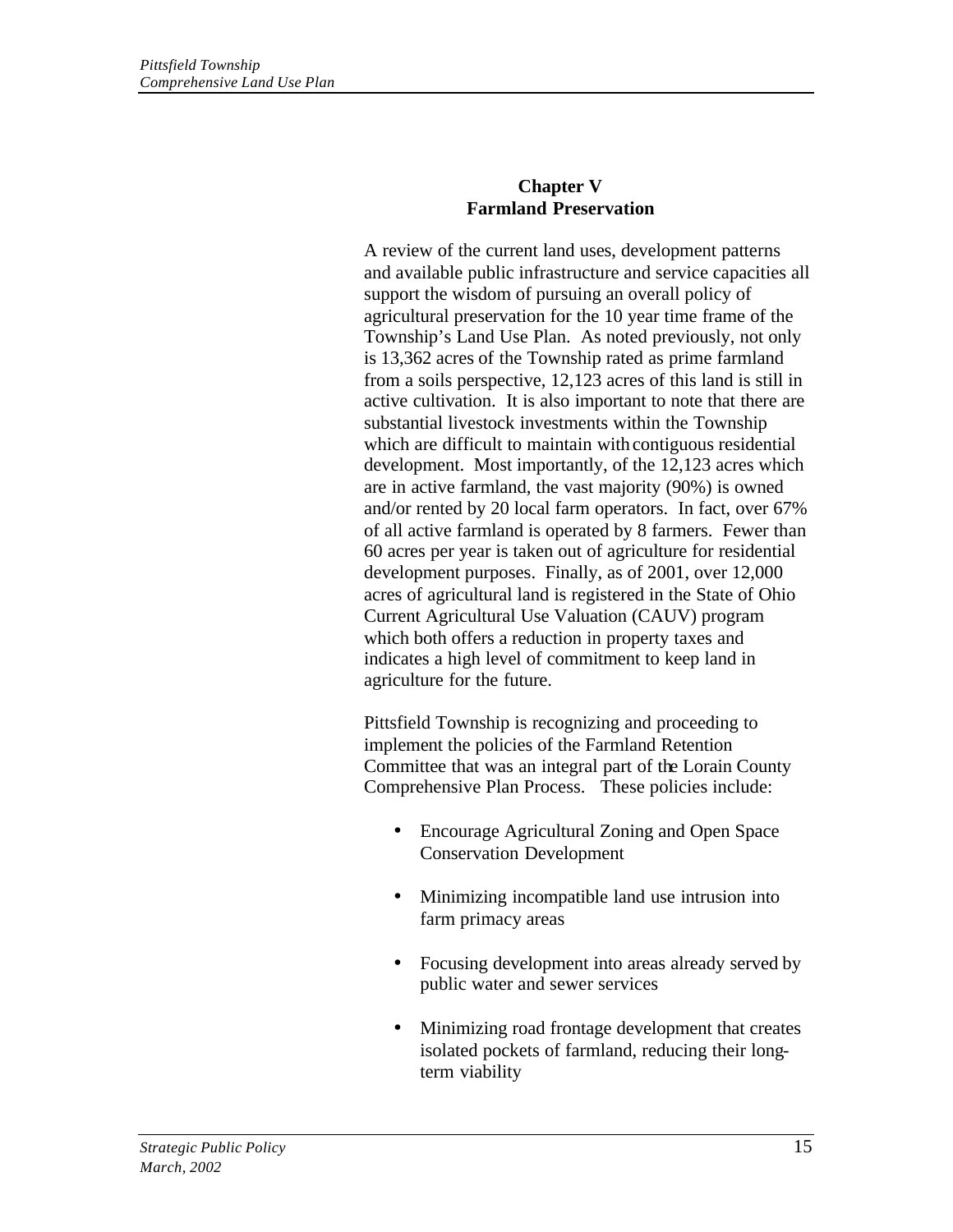- Create development patterns that are support of alternative sewage treatment systems to limit need for high cost public sewer systems
- Utilize JEDD agreements for provision of public services in investment areas without annexation
- Retain development patterns that would foster participation in future State of Ohio Conservation Easements and Purchase of Development Rights programs.

Review of Maps I and 2 illustrates that the current land use patterns and agricultural investments within the Township are not conducive to the identification of many areas that would be appropriate for standard subdivision development within the time frame of the Land Use Plan. The Land Use Committee reviewed the owned and rented farmland within the Township by quadrant. The result of this analysis is shown in Table 8 and on Map 2.

## **Table 8 Summary of Agricultural Investment Area Concentrations**

|     | <b>Section Acres Rented Acres Owned</b> |       | $\frac{0}{0}$ | <b>Total</b> |
|-----|-----------------------------------------|-------|---------------|--------------|
| 14A | 528                                     | 808   | 61            | 1,336        |
| В   | 625                                     | 717   | 54            | 1,342        |
| C   | 630                                     | 1,103 | 64            | 1,733        |
| D   | 832                                     | 826   | 50            | 1,658        |
| E   | 98                                      | 1,363 | 93            | 1,461        |
| F   | 710                                     | 961   | 57            | 1,671        |
| G   | 582                                     | 1,154 | 66            | 1,736        |
| H   | 305                                     | 881   | 74            | 1,186        |
|     | 4,310                                   | 7,813 | 64%           | 12,123       |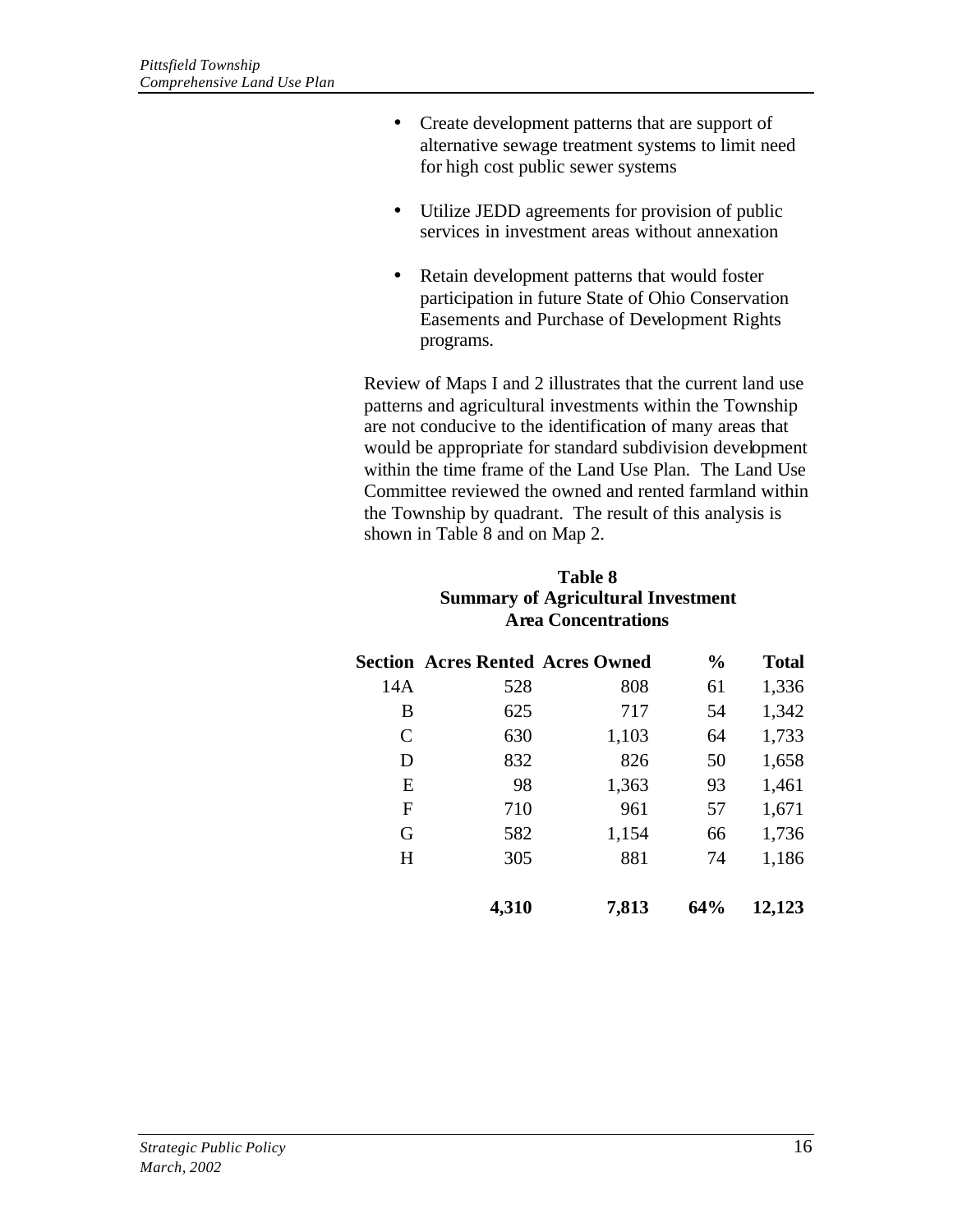Table 8 shows that agriculture investment occurs relatively uniformly throughout the Township with no area falling below 50% of farmland owned and operate by local farmers.

The Township Plan should, therefore, focus on encouraging future residential development which would support longterm agricultural compatibility throughout the Township. The most compatible development is that which is designed according to Residential Conservation Development principles which include:

- Minimum of 40% of land set-aside in permanent conservation easement areas
- Residential development located within specific construction areas which are least suitable for agriculture
- Utilization of joint septic discharge areas or group alternative sewage treatment systems to minimize agricultural land conversion
- Minimization of frontage development which isolates agriculture parcels, creates farming conflicts and reduces road capacity.

Not only is this development alternative useful for eliminating conflicts with agriculture, it has the added benefits of (1) creating high quality development that has been proven to retain its resale value at a higher rate than standard frontage development (2) in the long term future it is more easily incorporated with standard residential development infrastructure systems, and (3) it provides a rational, low cost approach to provision of long term open space and recreation assets for future residents.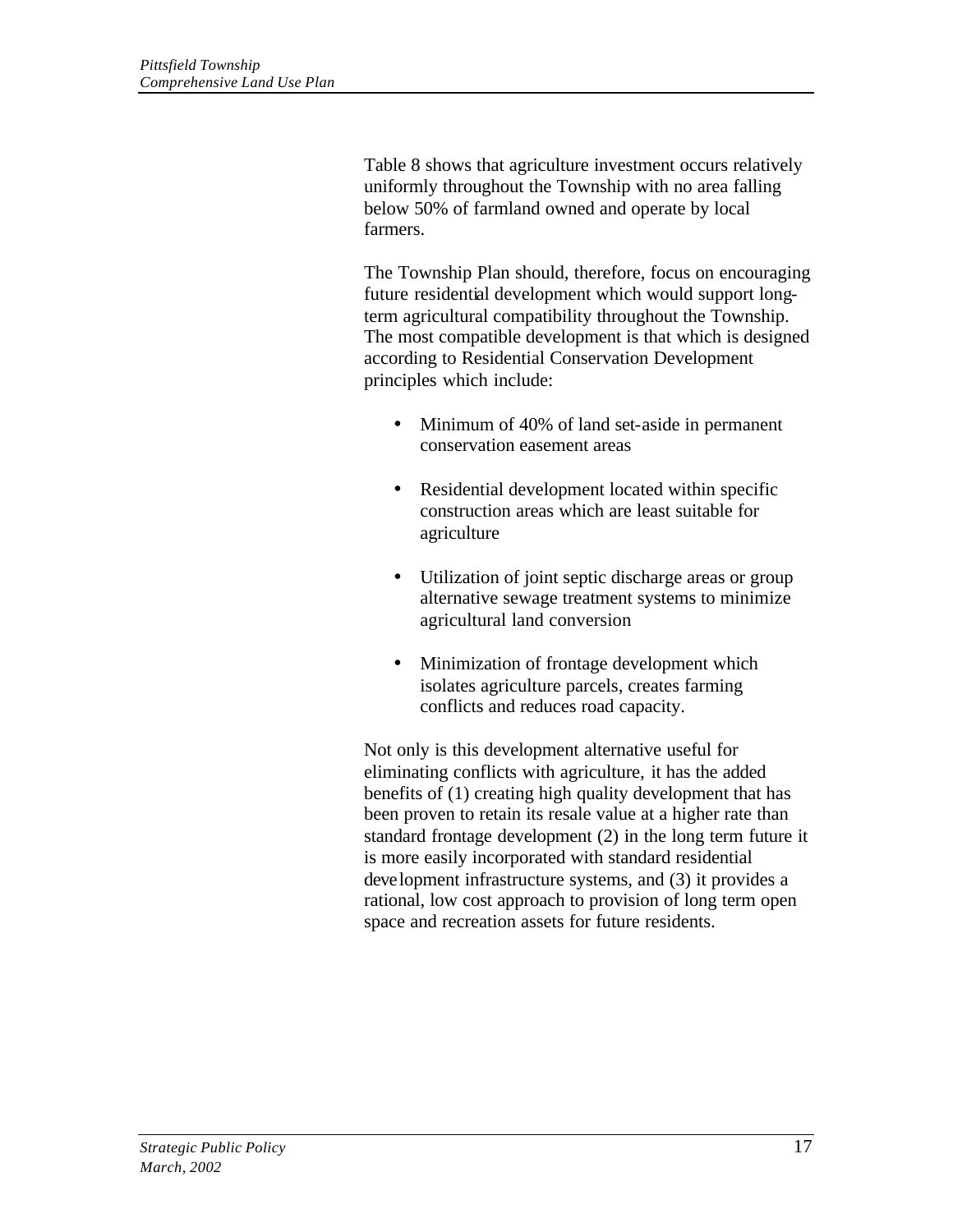It is noted that areas along US.20, SR.58 and Quarry Road north of Hughes, have the potential for higher density future housing by virtue of available utility and transportation capacity. The Township should provide for alternative residential zoning in these areas which could support the concept of density transfers from other agricultural areas. While density transfers do not appear feasible at this time due to County Subdivision policies, State law and low development demand, they do provide the possibility for additional revenue inputs to owners of farmland in the future. The concept of density transfers would also be used in conjunction with State Agriculture Easement and Purchase of Development Rights programs, should they receive adequate funding and legislative support at the State level. The Township should consider focusing on purchase of agricultural frontage parcels with these programs.

**Agricultural zoning** is used extensively in other States to clearly identify long-term prime agricultural areas and to prevent the incursion of incompatible land uses which accelerate disinvestment in agriculture. Agricultural Zoning also offers farm operators a predictable investment environment. As noted previously, Pittsfield Township has a solid base of farmers with large operations. While the average farm size in Ohio is approximately 130 acres, several farm interests in the Township control more than 1,000 acres. Thus, the Township has the current land use structure that would support the efficacy of agricultural zoning. The Township will pursue developing voluntary Primary Agricultural Use District Zoning Language and work proactively with local interests to encourage their participation. The Primary Agricultural Use District should contain the following concepts:

- Limit residential development incursions in prime farm areas by increasing minimum lot size
- Minimize fees and administrative procedures for approval of land uses compatible with agriculture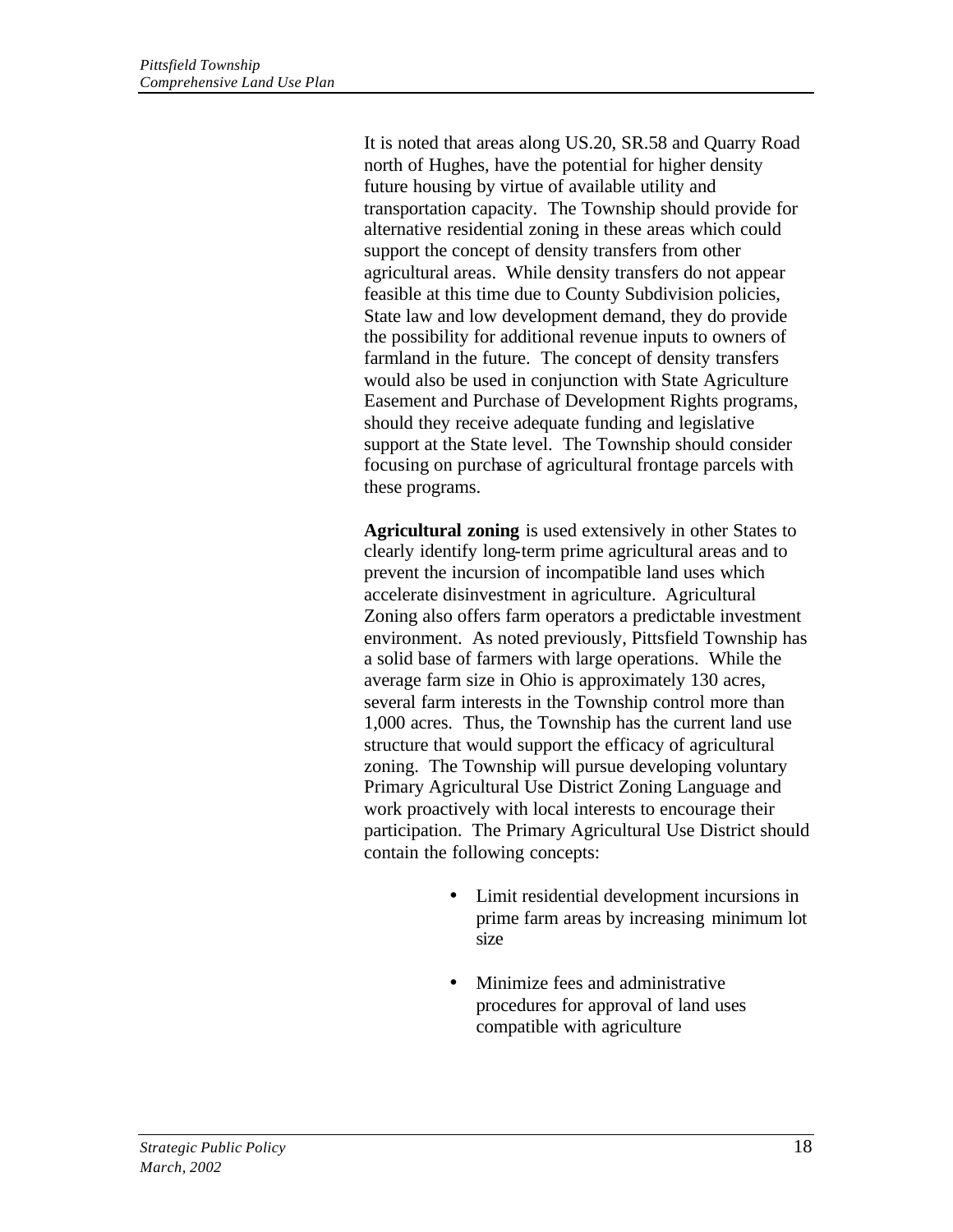- Allow for grandfathering of already established undeveloped lots and reasonable additional rural residential development potential
- Encourage multiple owner large blocks of land in excess of 300 acres to be placed in the Prime Agriculture Districts
- Contain a commitment to keep land in the Agriculture District for a specified length of time.

With use of these tools, Pittsfield Township will be assuring agricultural investment and viability for the future, supporting the County concepts or urban service areas and minimizing tax burdens for its residents.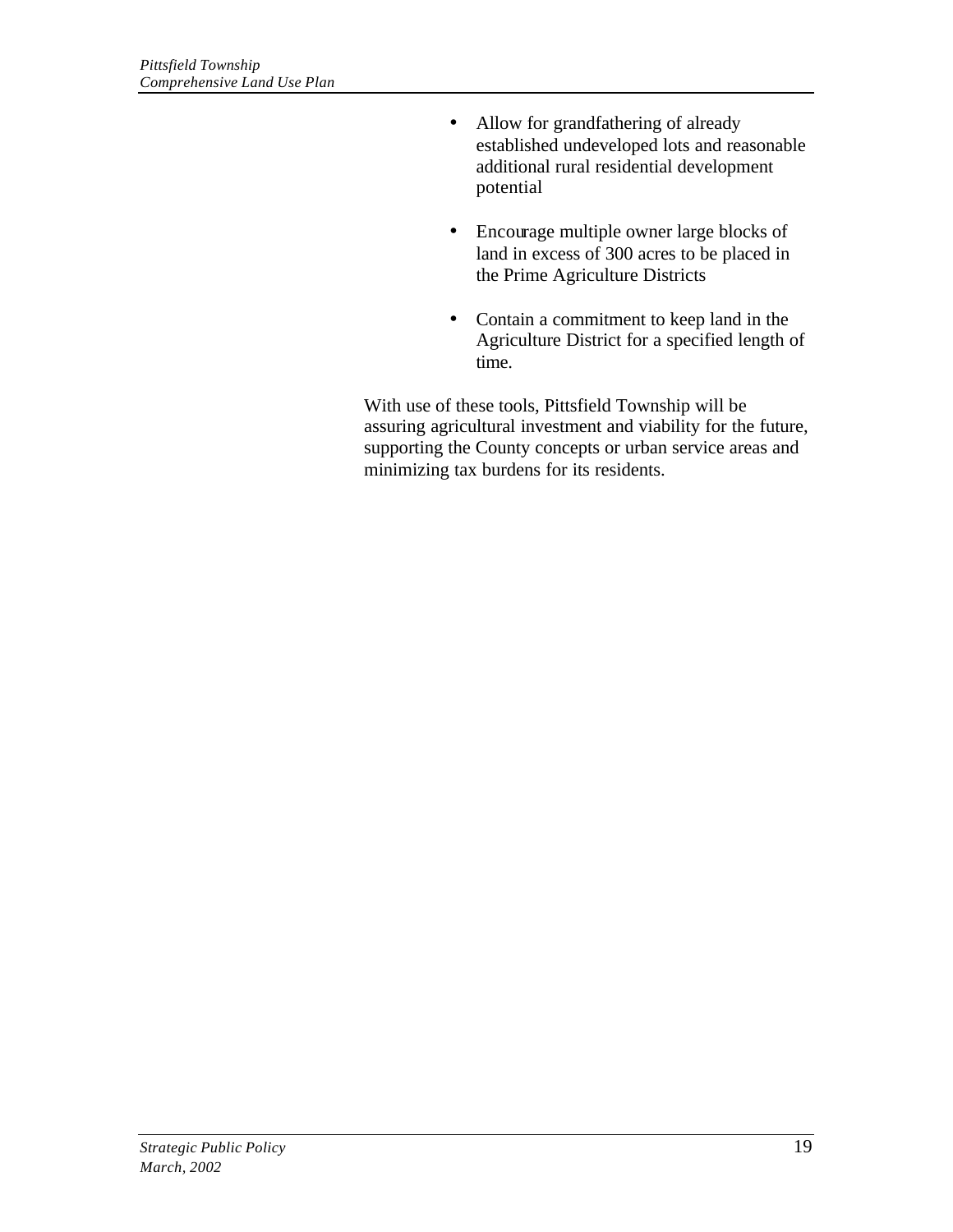## **Chapter VI State Route 58 Investment Area**

The State Route 58 Corridor north of US 20 presents development potential that addresses the County Comprehensive Plan policies of utilizing JEDD agreements for cost effective infrastructure, utilizing urban growth boundaries to target development impacts and identifying potential future development density transfer areas. This area is already a subject of a tax sharing agreement between Oberlin and Pittsfield Township that was enacted when Oberlin annexed commercial development areas north of US.20. According to this agreement, Oberlin would share various personal property, real property and income taxes with Pittsfield on designated properties in exchange for annexation and commits Oberlin to actively market the economic development of the area.

In 2000, a large agricultural property north of the annexation area filed for rezoning to commercial use with Pittsfield Township. As this property abuts a newly developing residential subdivision recently annexed to Oberlin, a Joint Land Use Committee was formed by Oberlin City and Pittsfield Township to develop an overall long-term land use plan for the SR.58 Corridor. This Plan was designed to maximize economic development potential while providing detailed quality-of-life site design standards that would protect adjacent residential uses. A professional consulting firm was hired to provide technical assistance to the Committee. The result of this joint planning effort was the State Route 58 Corridor Plan that was subsequently adopted by Pittsfield Township in early 2001. As a separately adopted policy document, this Plan is included by reference as an essential element of the Pittsfield Township Land Use Plan and is based upon the following Guiding Principles as contained in the Plan, (The full Corridor Plan is included in the Appendix of the Land Use Plan.)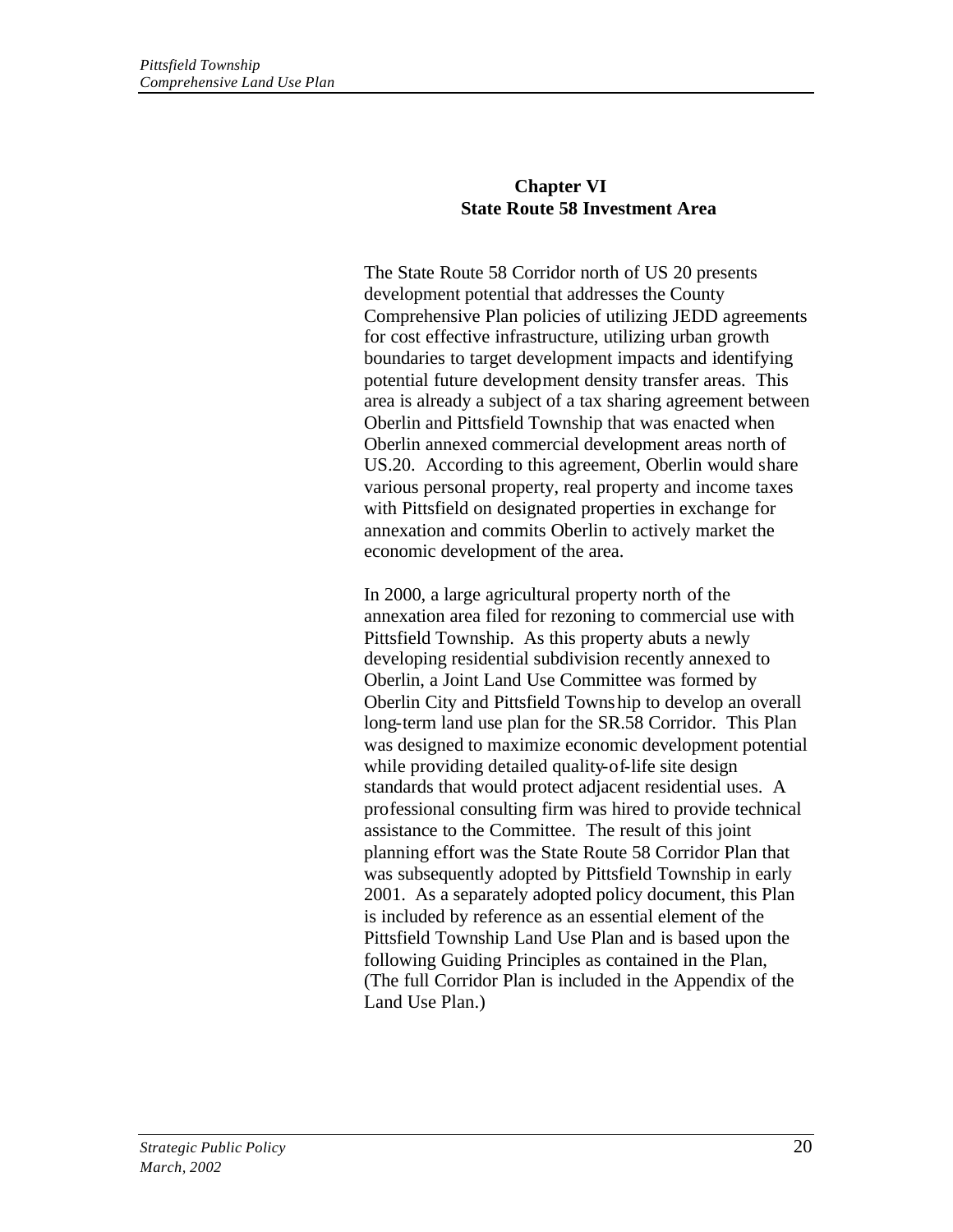## *Guiding Principles for the Route 58 Corridor Plan*

- 1. Long Term Development and Redevelopment within the Corridor should result in quantifiable positive financial benefits for both the political jurisdictions and individual property owners.
- 2. Proposed new development will be designed to maximize and protect existing viable land uses within the Study area and to minimize impact on unique environmental components.
- 3. Additional Commercial/Retail Development will be focused north of the Rts. 20/58 intersection.
- 4. Mixed Use areas will be defined in the Plan to allow for changing market conditions and demands.
- 5. Existing Commercial Areas will be integrated with proposed new development through access management plans meeting the standards of the ODOT Access Management Handbook, shared parking, common landscape design and setback management.
- 6. Rezoning proposals or conditional use permits will comply with the agreed upon Plan. Site Plan review will be required for all new land uses within the Corridor to assure protection of existing residents and achievement of a long-term coherent development pattern.
- 7. The new Oberlin Recreation Complex will encourage and enhance future residential development potential within the Study area and be connected with such by safe pedestrian access.
- 8. New Development Site Plans and Zoning Approvals will be consistent with the Corridor Plan level of service standards and concurrency requirements with regard to road capacity and safety, water and sewer infrastructure capacity, pedestrian access, and safety service capacity and response time.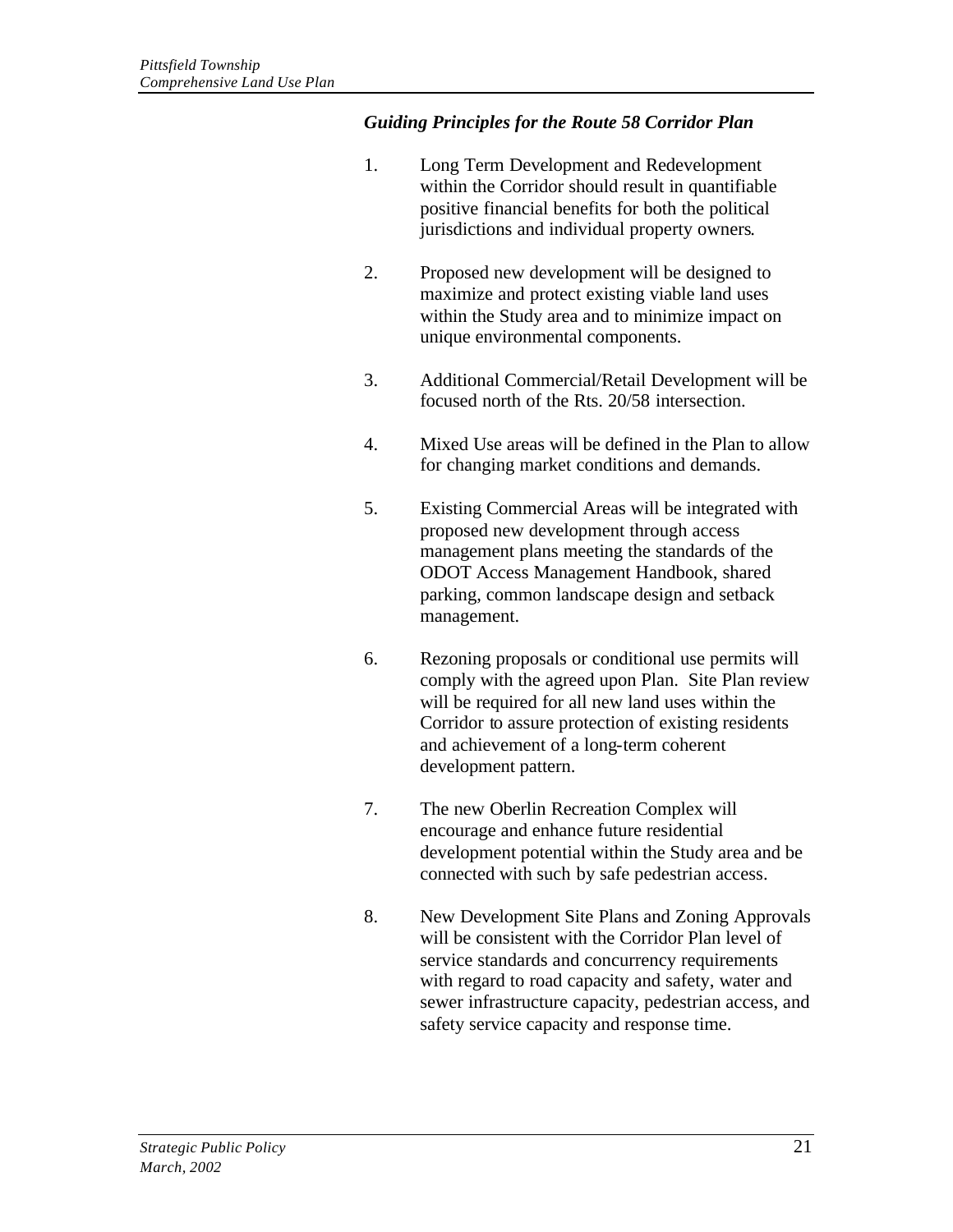- 9. SR.58 Road Widening will be controlled and minimized through use of turn lanes, limited curb cuts and use of connector roads.
- 10. Development standards shall reflect and respect the rural and small town character of Pittsfield Township and the City of Oberlin.
- 11. Substantial improvement of the Rts. 20/58 intersection will be a priority for both jurisdictions and have the capacity to support the build-out of the Final Plan.

After adoption of the Plan (summarized on Map 3) Pittsfield Township proceeded to draft zoning and site plan review standards for all properties within this Corridor Investment area.

Pittsfield Township views implementation of this Plan as a basis for exploring an expanded Joint Economic Development District Agreement with the City of Oberlin. The financial analysis contained in the Plan demonstrates that overall public revenue sources would be substantially enhanced by inclusion of commercial areas of the SR.58 Corridor Plan within a JEDD format. Further, as will be demonstrated in following sections of this plan, Pittsfield Township must achieve a stronger commercial land use presence in order to balance future residential service costs. Additional annexation of this area by Oberlin without expansion of tax sharing concepts will seriously impact the ability of the Township to provide future resident services while maintaining the Farmland Preservation goals of the County and Township Plans.

It has been suggested recently through adjacent area resident input that Pittsfield Township should utilize other areas of the Township for economic development purposes. However, this area represents the best and, in fact, only area of the Township with adequate public facilities, road capacity and marketability for successful commercial base enhancements. Further, it is the desire of the Township to support already established commercial areas by addressing the issue of needed "critical retail mass". Pittsfield Township thus feels that the only area which can achieve the above local and County goals is the area represented in the SR.58 Corridor Plan.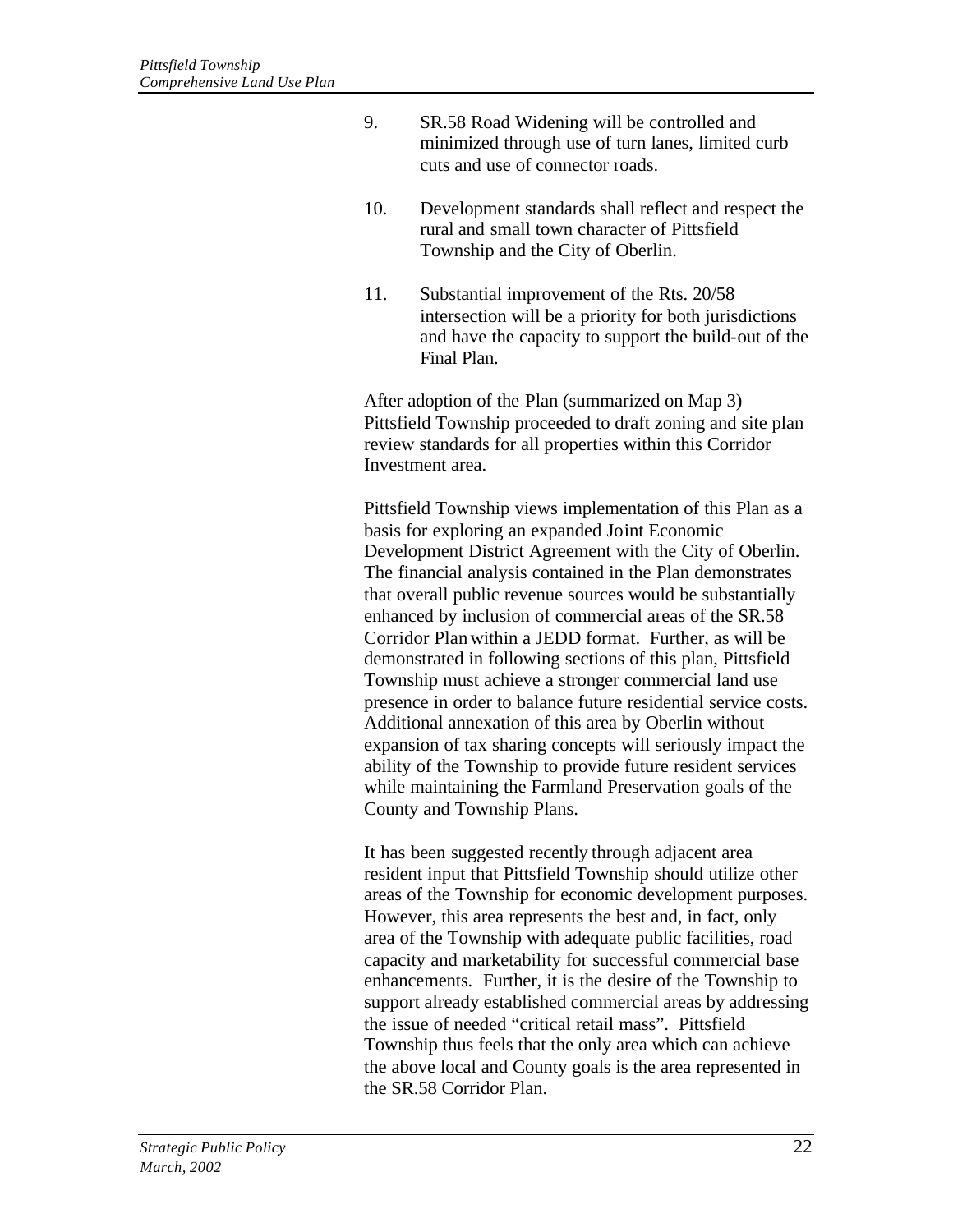### **Chapter 7 Pittsfield Township Financial Analysis**

# *Introduction*

Understanding the relationship between development public costs and revenue streams is an important input in the Comprehensive Land Use Planning process. The ability of a community to provide adequate services and infrastructure that protects and enhances the health, safety and welfare of current and future residents and businesses is dependent upon wise management of property tax funding mechanisms, control of infrastructure quality and capacity and requires a thorough understanding of how the Township and other service providers receive revenues. In Pittsfield Township there is a further concern – that of protecting the agriculture economic base of the Township. Recent comprehensive studies in the State of Ohio have shown that agricultural communities with increasing amounts of road frontage suburban residential development often have the greatest financial challenges. Agricultural land uses represent a relatively low demand in terms of services and public infrastructure costs. However, they are also low revenue generators and their continued existence depends upon a minimal property tax burden. As townships depend primarily on property taxes for revenues, it is critical to control the increasing service costs caused by suburban residential demands or agricultural will no longer be viable. This section of the Land Use Plan reviews the financial trends of Pittsfield Township and the current fiscal impact of residential development.

# *Land Use Value Distribution Trends*

Different land uses create different revenue streams for the Township. For example, commercial and industrial uses generate tangible personal property taxes while residential uses do not. Public Utility and non-residential uses generally have a higher tax rate than residential uses. Agricultural land is taxed under the State of Ohio Current Agricultural Use Valuation (CAUV) that is substantially lower than residential or commercial valuations. To maintain long term economic viability, there should be a balance of land uses to offset the relative strengths and weaknesses of various land use revenue streams. Table 9 represents the tax value trends by land uses in Pittsfield Township from 1996-2001.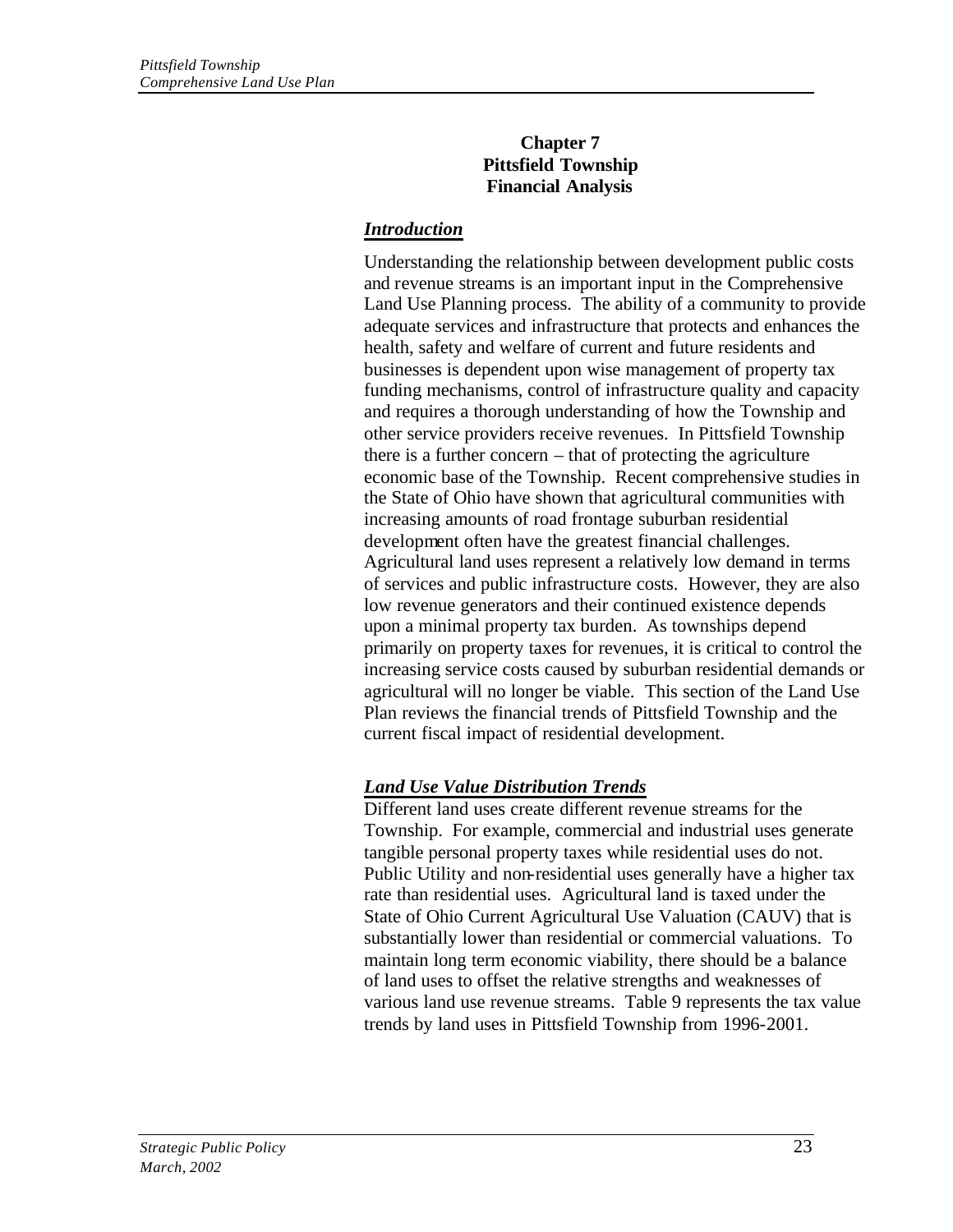## **Table 9 Pittsfield Township Property Tax Valuations**

| <b>Property</b>          | Tax Yr '96-97 |              | $'98-99$     | 99-00        | $00 - 01$    |           |      | % Distr. |
|--------------------------|---------------|--------------|--------------|--------------|--------------|-----------|------|----------|
| <b>Classification</b>    |               | 97-98        |              |              |              | $%$ Incr. | 1996 | 2000     |
| Agricultural             | \$4,695,990   | \$5,197,260  | \$5,194,610  | \$5,516,150  | \$6,149,590  | 31.0      | 20.6 | 19.2     |
| Mineral                  | \$0           | \$0          | \$0          | \$0          | \$0          |           |      |          |
| Industrial               | \$0           | \$0          | \$0          | \$0          | \$0          |           |      |          |
| Commercial               | \$791,830     | \$928,510    | \$948,390    | \$1,134,680  | \$1,250,220  | 58.0      | 3.5  | 4.0      |
| Residential              | \$12,926,640  | \$16,473,610 | \$16,481,030 | \$17,753,070 | \$20,742,130 | 60.5      | 56.8 | 64.7     |
| Pub. Utilities/Railroads |               |              |              |              |              |           |      |          |
| Real                     | \$1,180       | \$1,280      | \$1,270      | \$1,680      | \$1,910      | N.A.      | N.A. | N.A.     |
| Pub. Utilities/Personal  | \$3,745,770   | \$3,639,710  | \$3,525,320  | \$3,533,410  | \$3,251,660  | 16.5      | 13.2 | 10.1     |
| Tangible Personal        | \$599,090     | \$508,420    | \$475,968    | \$593,220    | \$654,760    | 9.3       | 2.6  | 2.0      |
| <b>Totals</b>            | \$22,760,500  | \$26,748,790 | \$26,626,588 | \$28,532,210 | \$32,050,270 | 40.8      |      |          |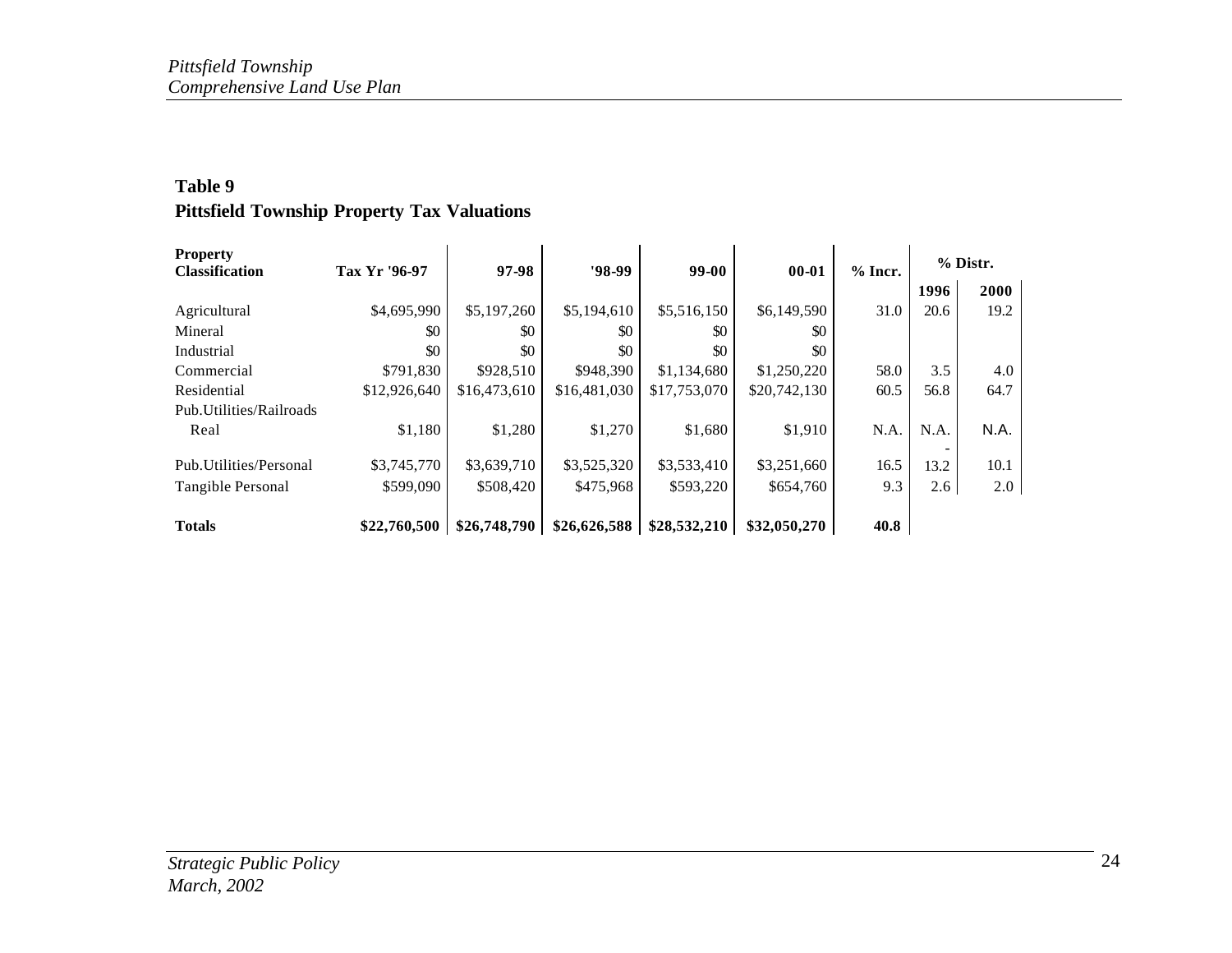Table 9 represents the tax value trends by land uses in Pittsfield Township from 1996-2001.

These trends present concerns. While agricultural values as a business economic input have generally remained stable and commercial valuation has shown a small distribution increase, residential values have risen by 60.5% and have increased in percent distribution from 56.8% to 64.7%. Tangible personal property values have declined in distribution from 2.6% to 2.0% and Public Utility values have decreased in distribution from 16.5% to 10.1%. What this means is that the portion of land uses requiring the most in terms of services and infrastructure costs (i.e. residential) are increasing at a much higher rate than business tax generator land uses.

In general, non-agricultural commercial uses should represent at least 20% of value in a rural township in order to help offset the residential value demands. In Pittsfield, this percentage is only 16.1% for the 2000-2001 tax value year, down from 22.6% in 1996. Recent State-enacted legislation will decrease the amount of personal tangible taxes and public utility taxes over the next ten years. Based upon these scheduled phase-downs and past development trends, commercial valuation will represent less than 10% of the overall tax valuation by 2010. The Land Use Plan for Pittsfield Township should, therefore, identify areas for and support the enhancement of designated commercial areas within the Township. It is estimated through this analysis process that a minimum of 300 acres of Commercial development will be needed by 2015 to offset future residential service costs. The trends identified above have not yet reached a level of high concern due to the low residential development demand levels in Pittsfield Township and the surrounding areas, however without property planning and zoning regulations being adopted, this will become a major financial problem in the future.

# *Revenue and Expenditure Trends*

**SPP** has reviewed the Income and Expenditures for Pittsfield Township for 1998, 1999, and 2000. The results are shown in Tables 10 and 11.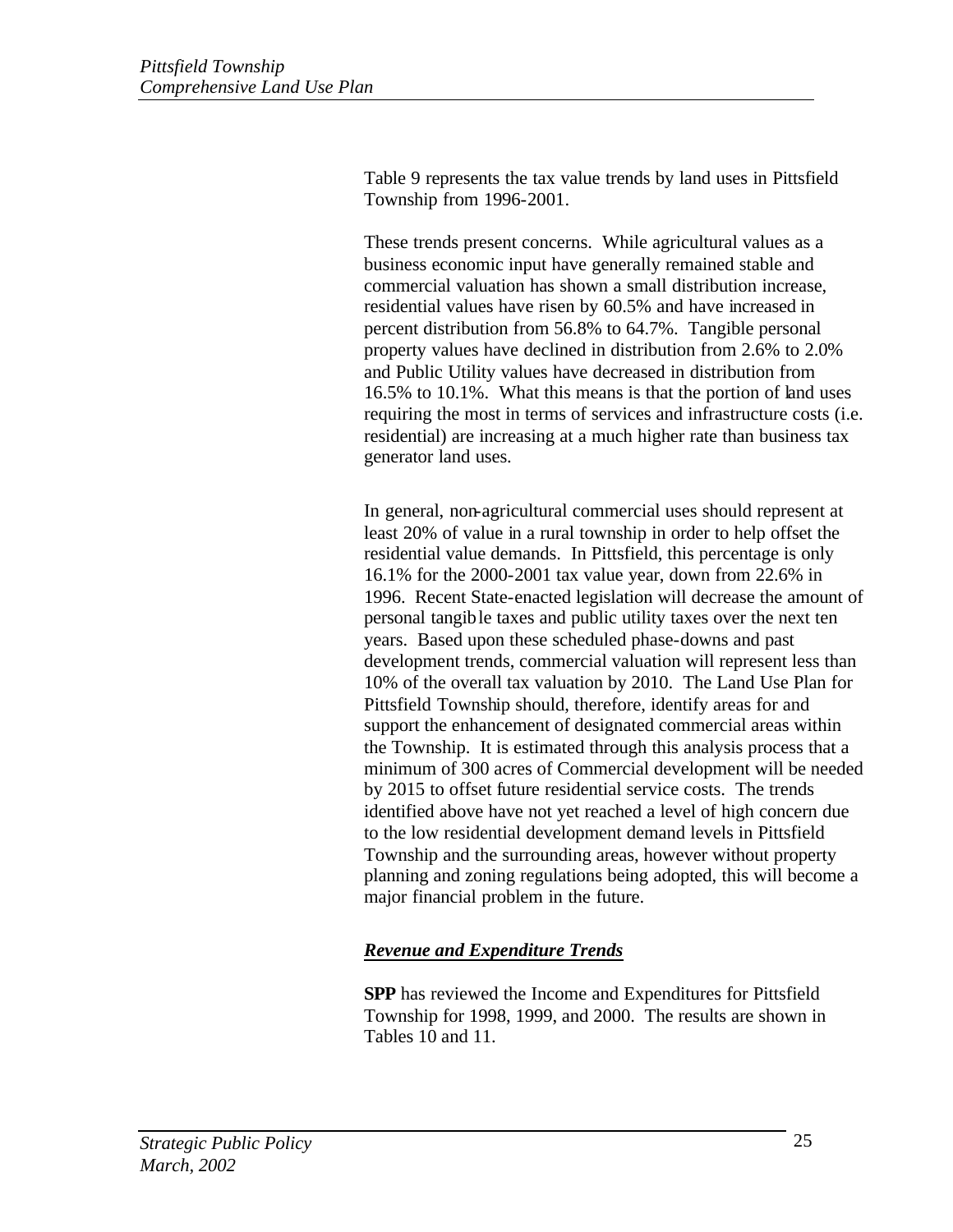# **Table 10 Revenue Trends**

| <b>Source</b>         | 1998      | 1999      | 2000      | % Distribution | <b>Change</b> |
|-----------------------|-----------|-----------|-----------|----------------|---------------|
| <b>Property Taxes</b> | \$105,149 | \$108,454 | \$113,182 | 35.8           | 8,033         |
| Licenses/Fees         | \$6,747   | \$6,987   | \$13,715  | 4.3            | 6,968         |
| Intergovernmental     |           |           |           |                |               |
| Revenues              | \$187,098 | \$185,900 | \$178,694 | 56.6           | $-8,404$      |
| Interest              | \$987     | \$4,195   | \$8,214   | 2.6            | 7,227         |
| Miscellaneous         | \$19,207  | \$17,559  | \$2,100   | 0.7            | $-17,107$     |
| <b>Totals</b>         | \$319,188 | \$323,095 | \$315,905 |                | $-3,283$      |

#### **Table 11 Expenditure Trends**

| <b>Cost Center</b> | 1998      | 1999      | 2000      | % Distribution | <b>Change</b> |
|--------------------|-----------|-----------|-----------|----------------|---------------|
| General            | \$66,026  | \$67,405  | \$68,904  | 20.6           | 2,878         |
| Government         |           |           |           |                |               |
| Roads and          | \$70,865  | \$113,534 | \$179,486 | 53.7           | 108,621       |
| <b>Bridges</b>     |           |           |           |                |               |
| Health             | \$9,274   | \$5,264   | \$6,642   | 2.0            | $-2,632$      |
| Conservation/Rec   | \$2,363   | \$50      | \$577     | 0.2            | $-1,786$      |
| reation            |           |           |           |                |               |
| Capital            | \$109,585 | \$62,578  | \$79,285  | 23.7           | $-30,300$     |
| Expenditure        |           |           |           |                |               |
| Miscellaneous      | \$11,773  | \$16,647  | \$0       |                | $-11,773$     |
| <b>Totals</b>      | \$269,886 | \$265,478 | \$334,894 |                | 65,008        |

Review of this data shows that revenues have declined by 1%, while expenditures have increased by 24%.

Of greatest concern on the revenue side is the declining amount of intergovernmental revenues which represent State and County revenue inputs into Pittsfield Township. Intergovernmental revenues consist primarily of Motor Vehicle License Taxes, Gasoline Taxes, State Homestead and Rollback Payments, Issue II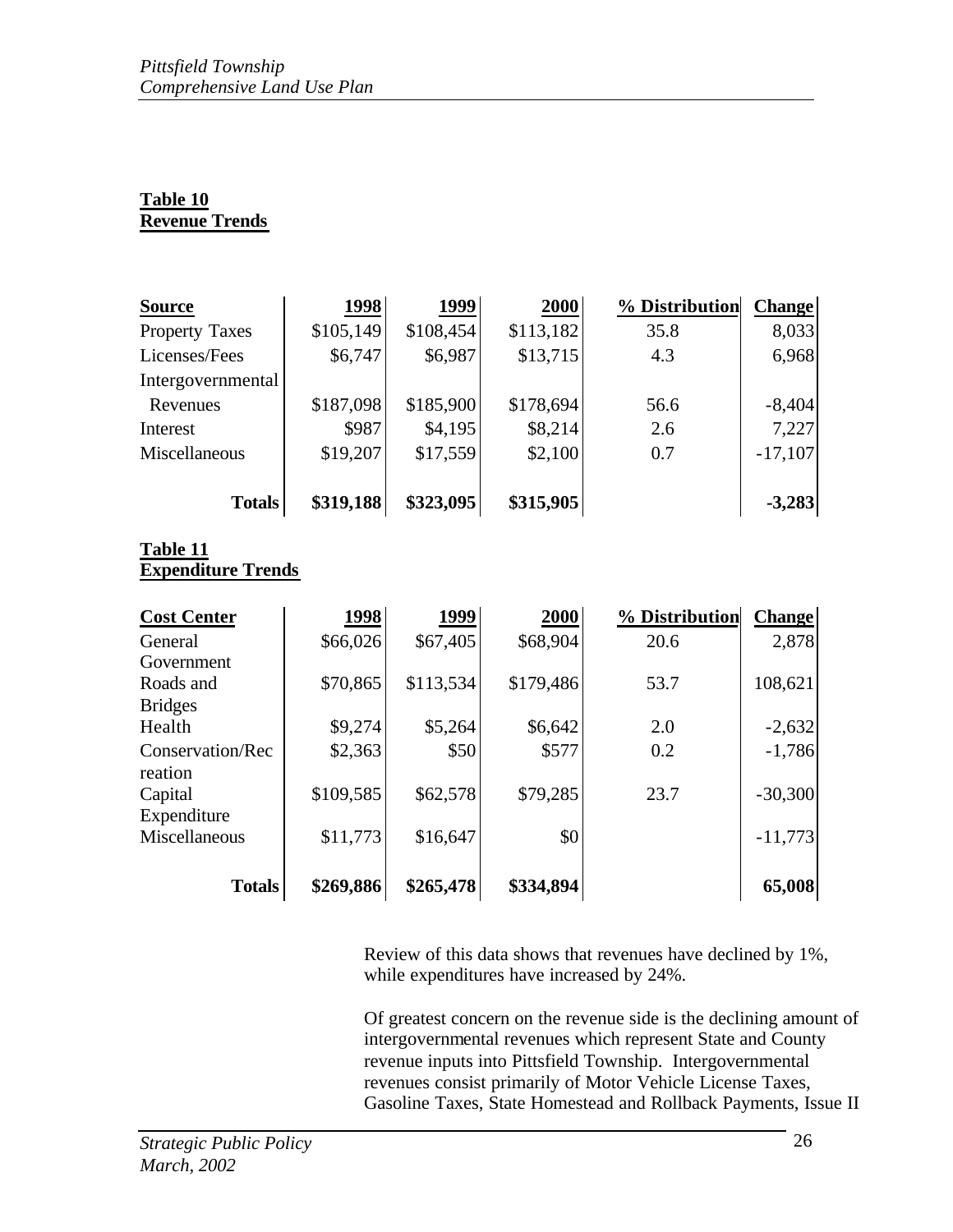grants and State Local Government Revenue Assistance Funds. The Local Government Revenue Assistance funds had been one of the dependable increasing sources of revenues (increasing an average of 6% a year). In last year's State budget, these funds were capped and there was an active effort to actually reduce these distributions. Pittsfield currently gets approximately \$52,000 per year from this fund. Gasoline taxes do not increase with population but rather all townships in Ohio receive the same amount irregardless of size, need or population. Motor Vehicle License Tax Distributions do increase with population growth but these are very modest revenues currently representing about \$15 per household. District 9 of the Ohio Public Works Commission averages \$1.9 million annually of Issue II funds for distribution among its jurisdictions. Pittsfield Township is on track to receive \$32,000 to help meet the expenses of repaving Pitts Road this year; these funds are an unpredictable source of revenue.

In summary, although Intergovernmental Revenues represent over 56.6% of the Township's revenues, this segment of income will be flat or actually declining over the next five years. Property taxes, private developer inputs and additional fees will be required to meet additional future expenses. It is noted that since 1998, property taxes have risen from 32% to 35.8% of all revenue sources, while Intergovernmental revenues have decreased from 58.6% to 56.6% over the same time period.

Turning to Table 11, the greatest continuing expense for Pittsfield Township is the ongoing maintenance of roads which represents almost 54% of Total Expenditures. This is actually an underassessment as the Capital Expense Line item also includes road improvement expenses. Road maintenance costs are traditionally one of the most difficult to manage for townships. As stated previously, revenues are derived from Gasoline Taxes, Motor Vehicle License Taxes, property taxes and Issue II grants. In the year 2000, Pittsfield Township had road maintenance expenses of \$179,486 (\$9,134 per mile) while it had revenue sources dedicated to road improvements of \$167,600 (\$8,508 per mile). As increasing demands are placed on agricultural roads and new roads are created, additional property tax revenues will be needed to support this cost center. It is critical that new development be structured to pay for and minimize new capacity demands and improvements because agricultural land will generate very little in support of new road improvement revenues.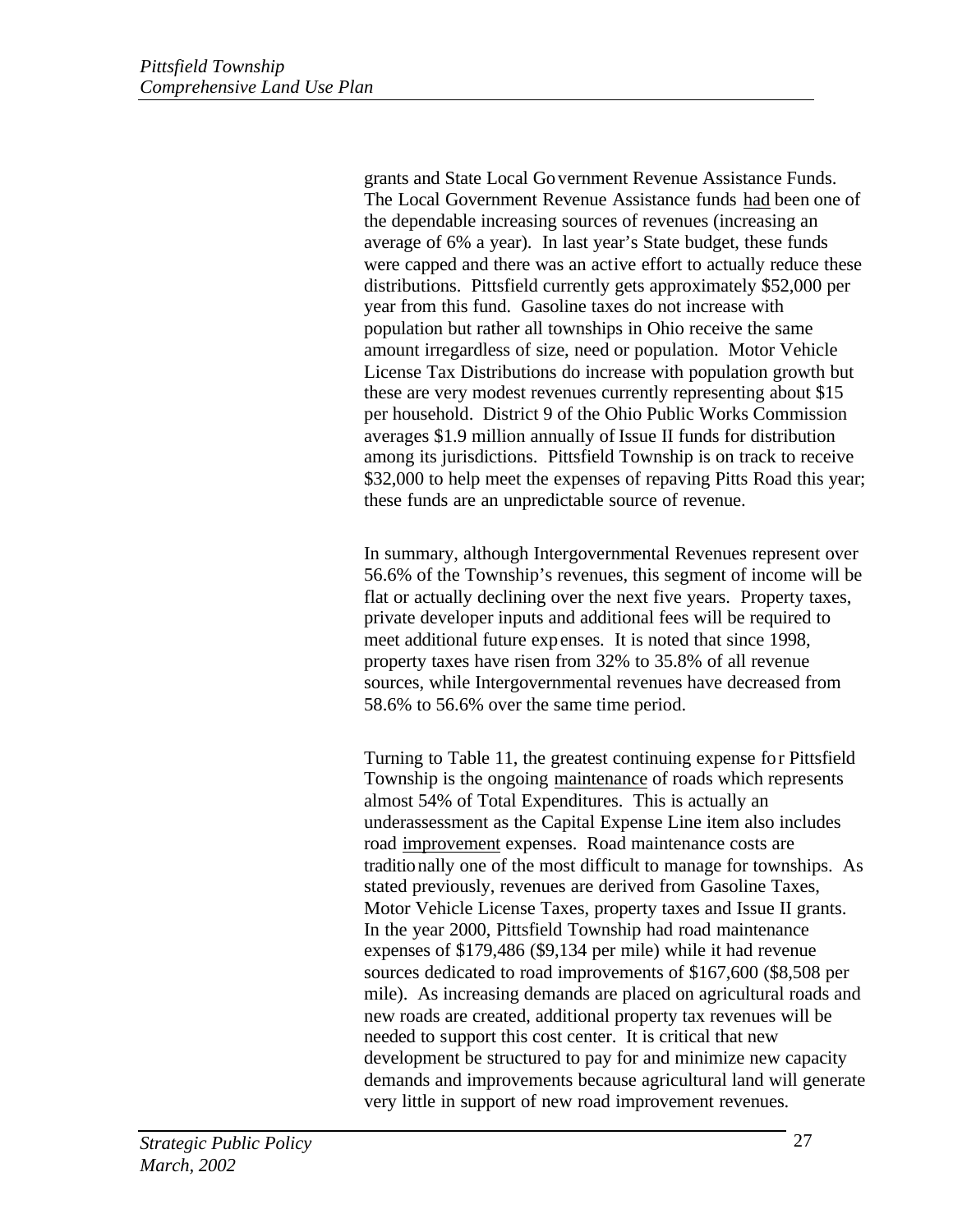## *Current Estimate of Fiscal Impact Property Tax Structure*

Pittsfield Township currently has the following residential property tax structure. As a Township, Pittsfield cannot utilize local income tax options.

## **Table 12 Property Tax Structure**

| <b>Function</b>        | <b>Inside Millage</b> | <b>Outside Effective</b><br><b>Millage</b> |
|------------------------|-----------------------|--------------------------------------------|
| General Government     | 0.28                  |                                            |
| Road and Bridge (4.47) | 2.47                  | 1.079                                      |
| Fire $(2.75)$          |                       | 2.382                                      |
| Ambulance (3.00)       |                       | 2.549                                      |
| <b>Total</b>           | 2.75                  | 6.010                                      |

Based on the County Auditor's records, the average residential home in Pittsfield Township is tax valued at \$36,908. (This represents an average total value per unit of \$105,450.) Thus the average home generates the following revenues for the various services annually:

| General Government | \$10.33  |
|--------------------|----------|
| Road and Bridges   | \$131.00 |
| Fire               | \$87.84  |
| Ambulance          | \$94.00  |
| Total              | \$323.17 |
|                    |          |

The Current Cost per Household to provide these services is:

| <b>Total</b>                        | \$661.60 |
|-------------------------------------|----------|
| (not including \$50 service Charge) |          |
| Ambulance                           | \$88.00  |
| Fire                                | \$105.00 |
| Road and Bridges                    | \$346.00 |
| <b>General Government</b>           | \$122.60 |
|                                     |          |

\*Based on 200 ft. of frontage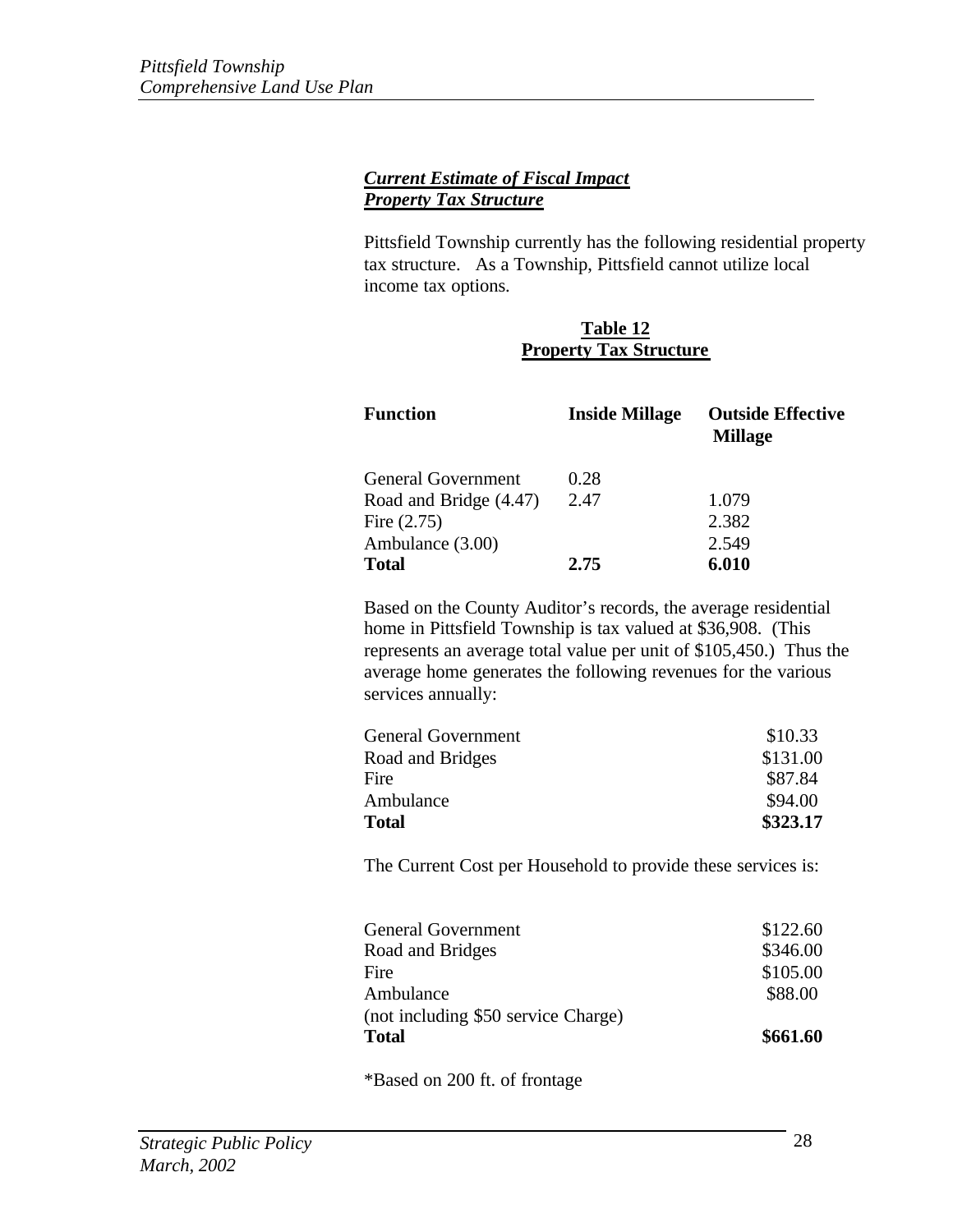| Table 13        |                                             |       |       |                   |
|-----------------|---------------------------------------------|-------|-------|-------------------|
|                 | <b>Summary of Residential Fiscal Impact</b> |       |       |                   |
|                 | <b>Revenues</b>                             |       | Costs |                   |
| <u>Property</u> |                                             |       |       |                   |
| Tax             | Intergovernmental                           | Total |       | <b>Difference</b> |
| \$323           | \$271                                       | \$594 | \$662 | $-$ \$67.60       |

Based upon the construction values for the last two years, the average new home value is \$196,370. This value generates the following fiscal impact.

## **Table 14 New Construction Revenues**

| <b>General Government</b> | \$19.15  |               |
|---------------------------|----------|---------------|
| Road and Bridges          | \$244.00 |               |
| Fire                      | \$163.77 |               |
| Ambulance                 | \$175.21 | Plus $$271 =$ |
| Total                     | \$602.23 | \$873.23      |
|                           |          |               |

With an average cost to provide service of \$662, new residential development is currently exhibiting a positive cash flow of \$212 per unit.

## *Agricultural Fiscal Impact Trends*

It is extremely difficult to accurately assess the local costs and revenues associated with agricultural lands. In essence, the value inputs from agriculture are dependent upon regional synergistic markets. At the local level in terms of both revenues and expenditures, agriculture operates at low levels. In Pittsfield Township, for example, the tax value for agricultural land is an average of \$507 per acre. For a 340 acre farm this would generate \$1,509 for all government functions (including roads maintenance and improvements, fire protection, emergency health services and general government); while costing \$3,775. The costs and revenues are summarized in Table 15.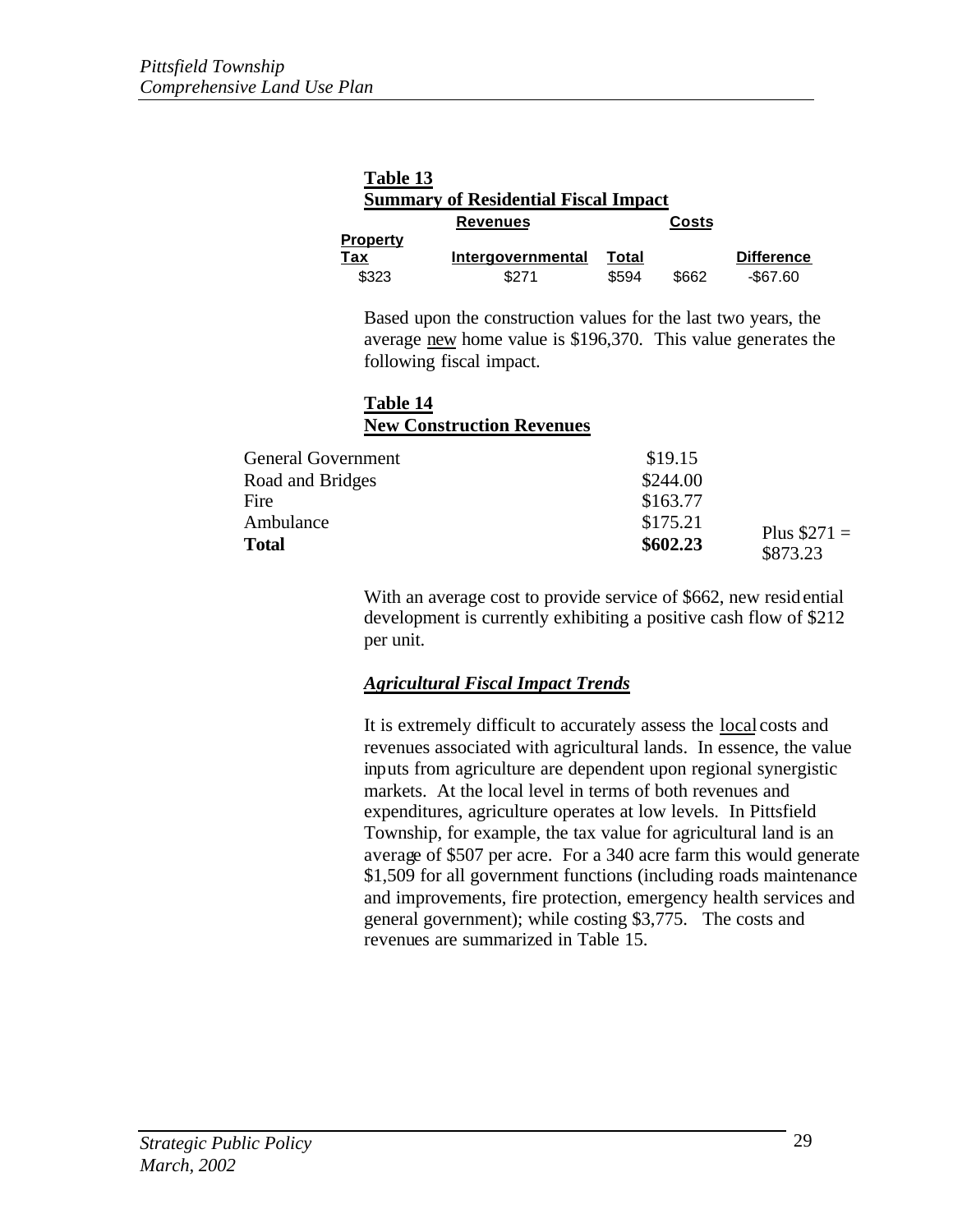# **Table 15 Agricultural Revenues and Costs**

|                                | <b>Revenue</b> | <b>Costs</b> | <b>Deficit</b> |
|--------------------------------|----------------|--------------|----------------|
| General                        |                |              |                |
| Government                     | 48             | 122          |                |
| <i><b>*Road and Bridge</b></i> | 612            | 3,460        |                |
| Fire                           | 410            | 105          |                |
| Ambulance                      | 439            | 88           |                |
|                                | 1,509          | 3,775        |                |
| Intergovernmental              | 271            |              |                |
| <b>Total</b>                   | \$1,780        | \$3,775      | -\$1,995       |

Based on 2,000 feet of frontage

Without the road maintenance costs factor, agriculture represents a positive cash flow of \$853.

It is easy to see through this analysis that careful control of future road expenses is critical to agricultural viability.

# *Commercial Fiscal Impact*

Based upon current tax values, commercial uses represent the following revenues and costs per acre:

# **Table 16 Commercial Land Use Revenues and Costs Per Acre**

|                 | <b>Revenue</b>    | <b>Costs</b> | <b>Differencet</b> |
|-----------------|-------------------|--------------|--------------------|
| General         |                   |              |                    |
| Government      | 7.00              | 44.50        |                    |
| Road and Bridge | 89.30             | N.A.         |                    |
| Fire            | 60.00             | 38.00        |                    |
| Ambulance       | 65.00             | 32.00        |                    |
|                 | \$221.30 \$114.50 |              | $+\$106.80$        |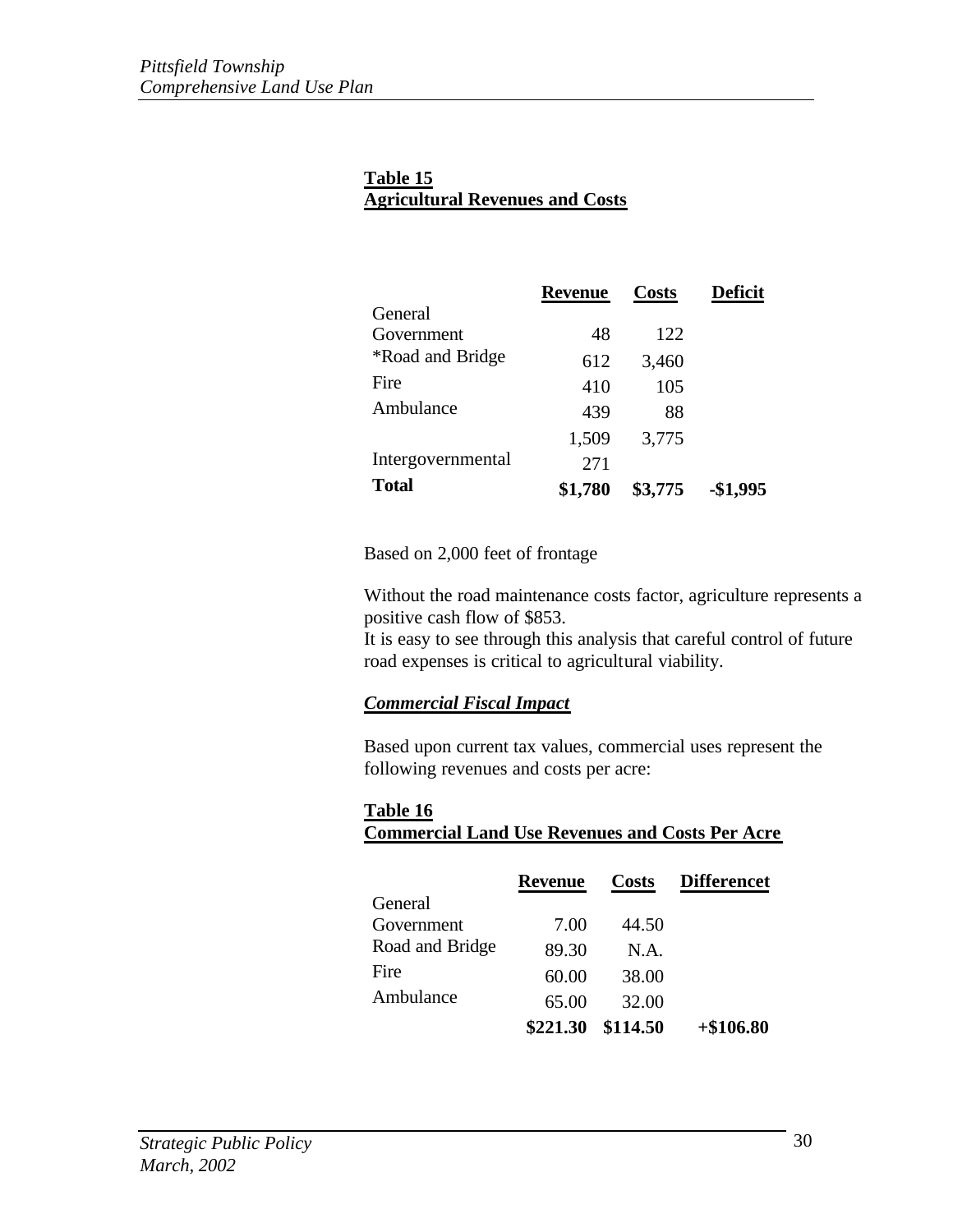### *New Commercial Development*

Based upon the calculations of the State Rt. 58 Corridor Study new commercial development would show the following revenue streams per acre:

|                 | <b>Revenue</b> | <b>Costs</b> | <b>Difference</b> |
|-----------------|----------------|--------------|-------------------|
| General         |                |              |                   |
| Government      | 54.34          | 60.00        |                   |
| Road and Bridge | 691.00         | N.A.         |                   |
| Fire            | 465.80         | 334.20       |                   |
| Ambulance       | 504.60         | 309.00       |                   |
|                 | \$1,814.74     | \$703.20     | $+$ \$1,111.54    |

This analysis assumes that all commercial development will occur on State Routes. If development is placed along Township Roads, assuming 500 feet of frontage, the positive cash flow is reduced to \$1,025 per acre. This also assumes that the Township would bear no capital infrastructure capacity costs. Without this assumption, commercial development would lose its positive impact. To be financially beneficial, commercial development should be located on established U.S., County and State Routes where infrastructure capacity costs can be monitored and controlled and where shared income tax revenues can be generated via use of JEDD agreements.

## *Infrastructure Capacity Analysis*

The cost impacts of new development are largely driven by infrastructure and service capacity issues. At this time the capacity of roads and the ability to provide adequate services does not appear to be challenged by the rate of community and regional development. The following table represents the regional acreage and population impacts.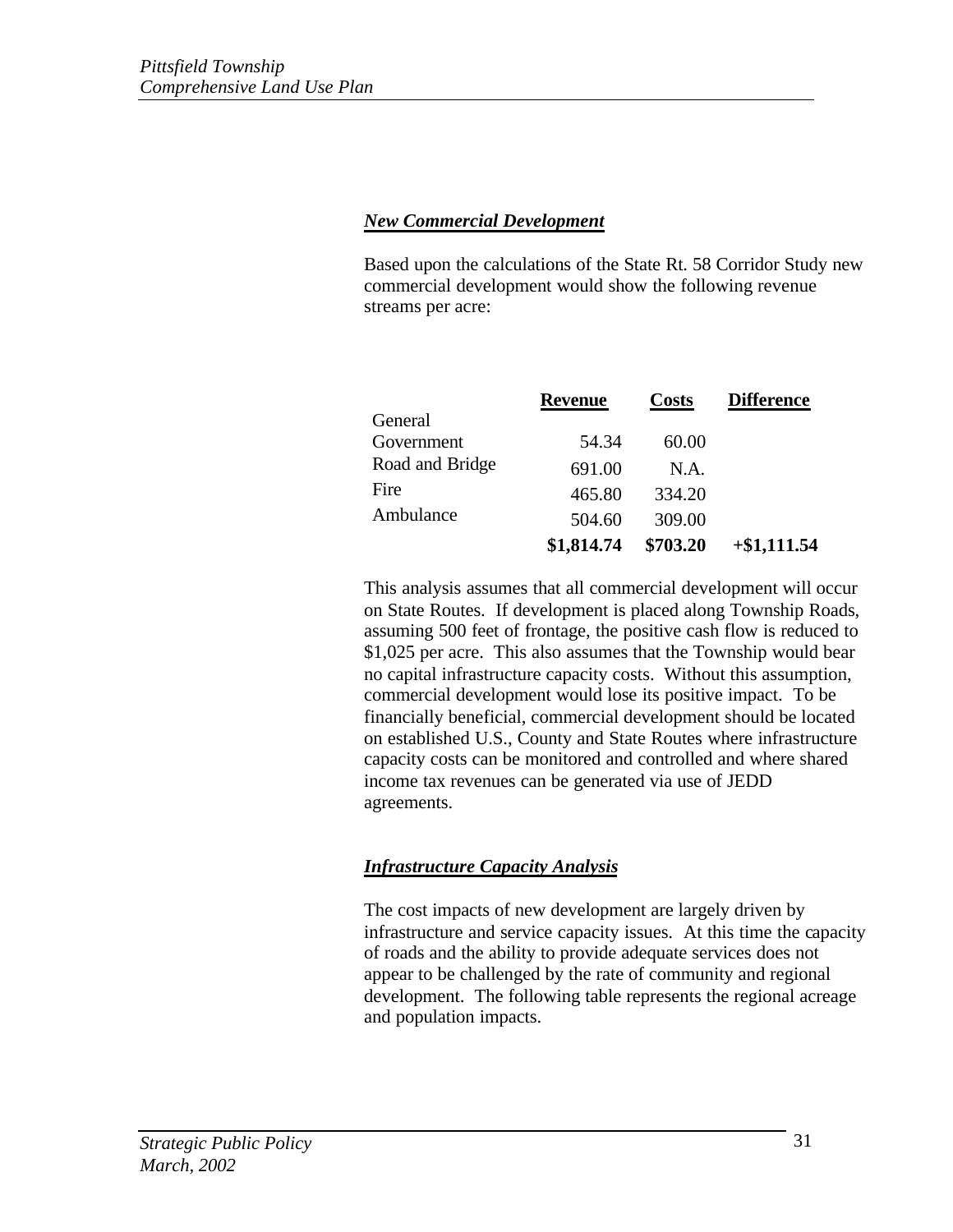## **Table 17 Regional Density and Population**

| <b>Community</b>  |              | <b>Acreage</b> | <b>Population</b> | Acres per<br><b>Person</b> |
|-------------------|--------------|----------------|-------------------|----------------------------|
| Camden            |              |                |                   |                            |
| Township          |              | 12,655         | 1,265             | 10.0                       |
| LaGrange          |              |                |                   |                            |
| Township          |              | 16,400         | 5,972             | 2.7                        |
| <b>New Russia</b> |              |                |                   |                            |
| Township          |              | 17,881         | 10,113            | 1.8                        |
| Wellington        |              |                |                   |                            |
| Township          |              | 14,286         | 5,904             | 2.4                        |
| Pittsfield        |              |                |                   |                            |
| Township          |              | 17,030         | 1,549             | 11.0                       |
|                   | <b>Total</b> | 78,252         | 24,803            | 3.1                        |

The total number of dwelling units in the above communities is 15,928. Thus, even with the populations of Oberlin City and Wellington and LaGrange Villages, there is only approximately 1 dwelling unit per 5 acres. This represents a very rural based development pattern.

Without regional increased demands on infrastructure and service, Pittsfield Township will be able to manage its financial obligations in a reasonable manner if they control on-site development impacts, maintain the primary agricultural land use tax base, and increase their long-term commercial tax base percentage..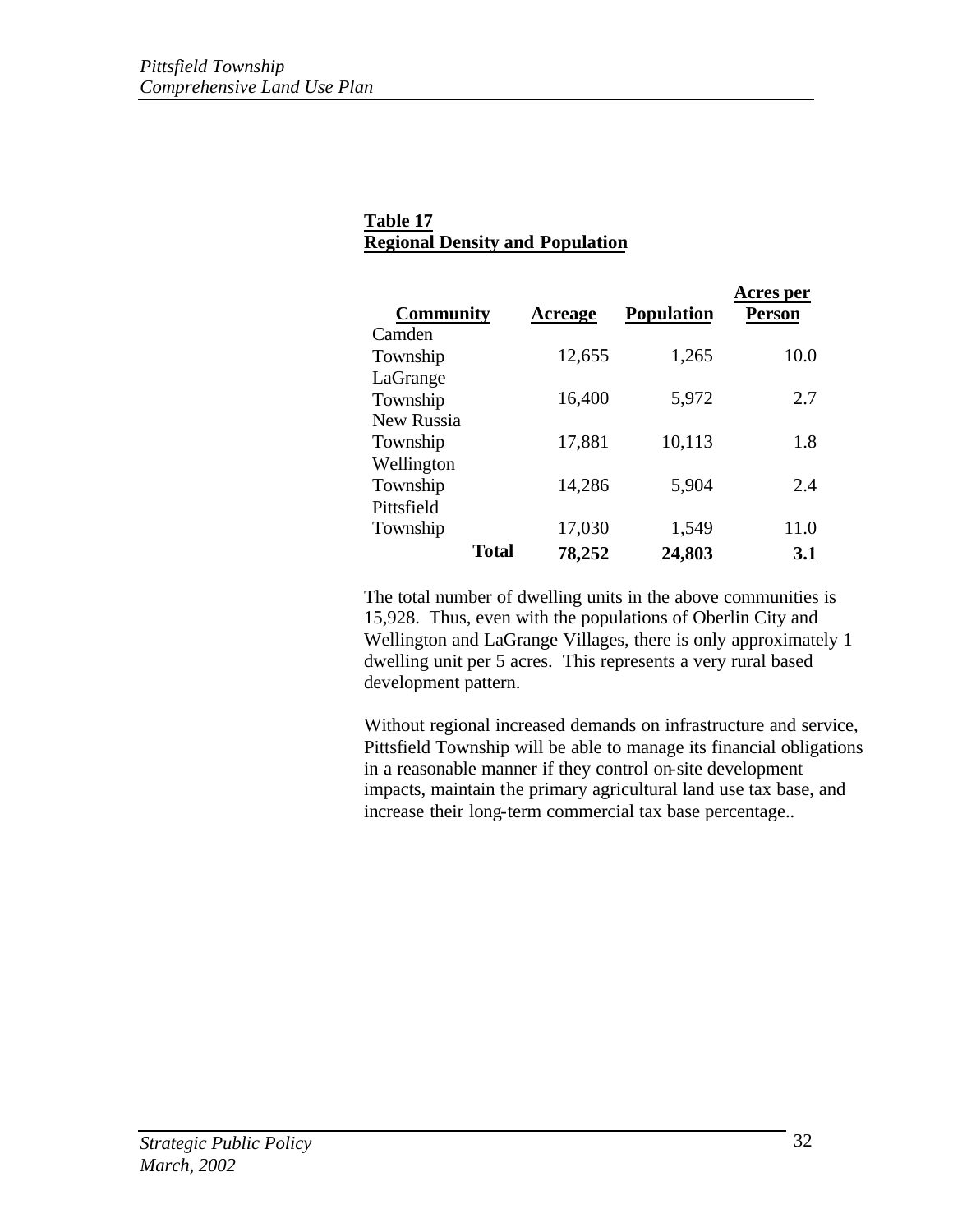#### **Chapter VII Land Use Policies and Plan**

Based upon the documentation and analysis provided in the previous Chapters, the following Policies form the basis for the Pittsfield Township Comprehensive Land Use Plan. These Policies are designed to encompass realistic development influence, environmental protection issues, maintenance of agricultural primacy and achievement of the Lorain County development and infrastructure goals and implementation plans.

- (1) The overarching Land Use Policy of Pittsfield Township will be to preserve and enhance the viable agricultural base of the Community while providing opportunities for a balance of rural residential and nonagricultural commercial investment.
- (2) With the exception of designated medium residential density areas within the SR.58 Corridor Plan area and in the north west area of Hughes and Quarry Roads and an area generally bounded by Pitts, Whitney, SR.58 and Merriam, residential development should be designed to provide a non-intrusive interface with the prime agricultural lands of the Township.
- (3) Open space and outdoor recreational activity areas will be primarily provided by the utilization of Residential Conservation District zoning techniques requiring permanent set-aside of conservation lands.
- (4) All primary major non-agricultural commercial activities will be contained within the following areas: SR.58 Corridor Plan District, the Route 20 corridor investment areas and the existing Town Center District of the SR.58 and 303 intersection area.
- (5) Rural Residential development will be targeted to nonprime farmland areas to the maximum extent feasible and lot layout minimizing frontage development will be emphasized in zoning regulations.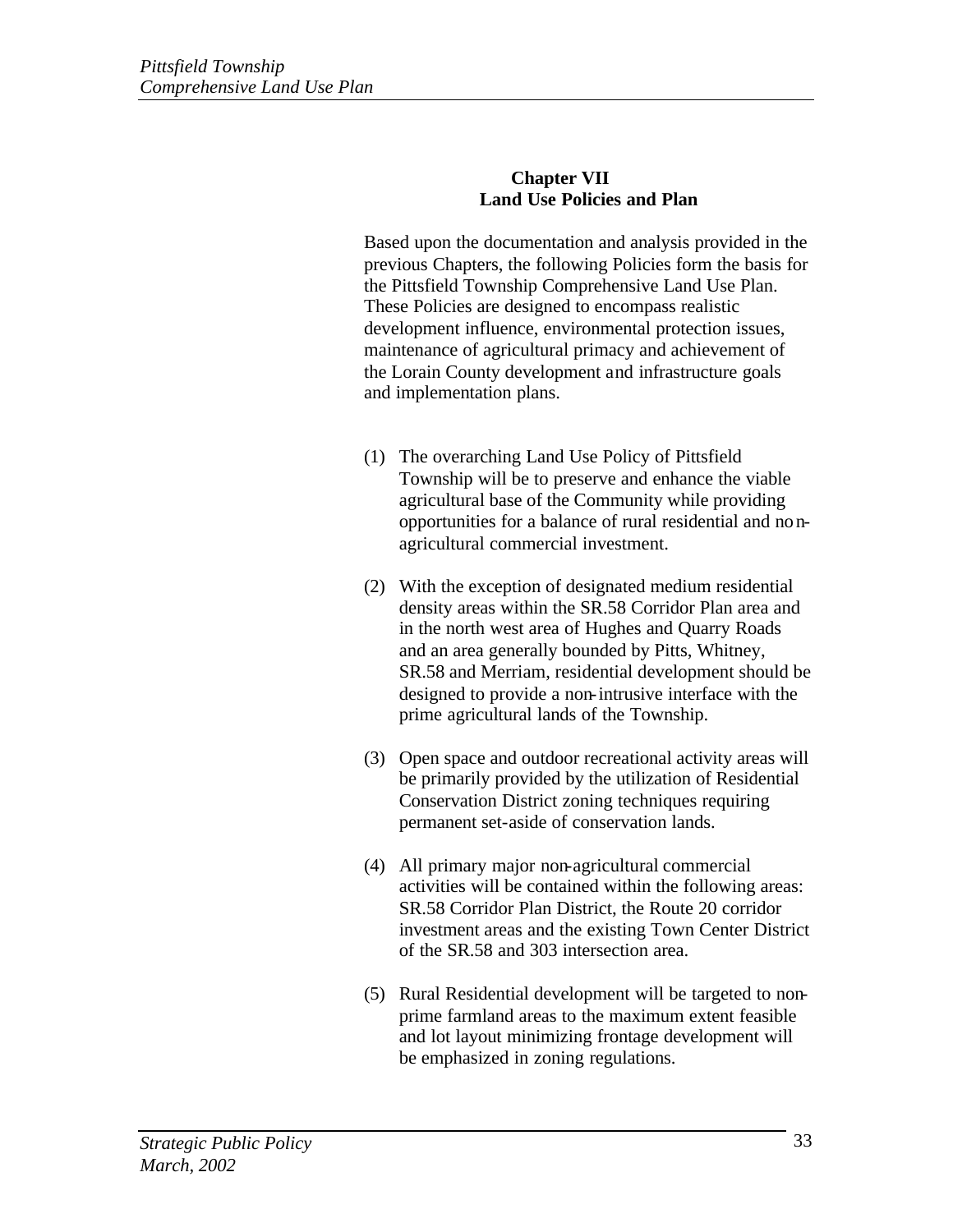- (6) Site Plan review processes will be adopted for all major planned residential conservation development and non-residential development proposals to assure infrastructure demands are compatible with the agricultural and rural residential economic base.
- (7) Alternative sewage treatment techniques and utilization of common conservation areas for on-site sewage treatment will be pursued in conjunction with the appropriate Lorain County agencies to protect the agricultural fabric of the Township. To the maximum extent feasible, development design that allows for the future possibility of tying into a public system will be encouraged.
- (8) Conservation reserve programs to minimize impact within the riparian corridor areas of the Black River will be pursued. Likewise, zoning regulations will establish minimum setback areas for all riparian corridors and existing wetlands.
- (9) Proposed development will be carefully reviewed to ensure non-interruption of agricultural drainage systems.
- (10) Open Space, recreation, conservation and wooded areas and existing railroad r-o-w areas shall be designed to create integrated systems.
- (11) Community infrastructure elements such as water and sewer lines and roads will be constructed only in conformance with the growth policies of the Comprehensive Land Use Plan.
- (12) Development will be required to identify adequate public infrastructure and service facilities as part of the zoning and development review process.
- (13) Infrastructure investment should be targeted to achieve economic development goals.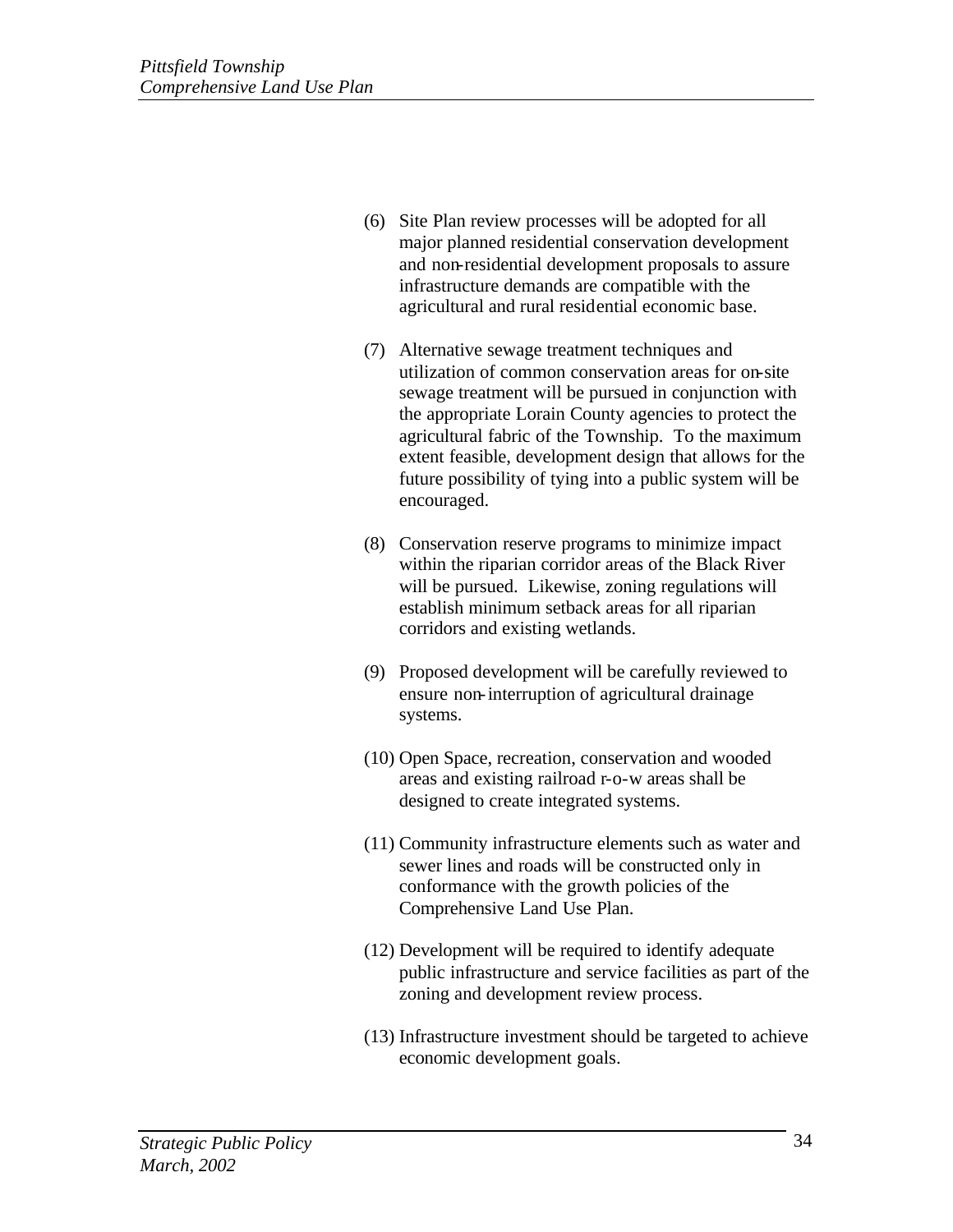- (14) Traffic Impact and Access Management Guidelines will be developed to ensure preservation of the agricultural economy. The Township will work with the appropriate Lorain County agencies to assure compliance.
- (15) Frontage Development will be minimized to the maximum extent feasible along key transportation corridors such as State Route 58, US Route 20, State Route 303, Quarry and West Roads.
- (16) The Township will, in conjunction with the efforts of Lorain County, seek to develop programs specifically designed to protect and enhance agricultural investment. These programs should include adoption of Agricultural Zoning, Residential Open Space Conservation Development regulations and participation in State agricultural easement acquisition programs such as purchase of development rights.
- (17) In coordination with goals 13 and 16, areas north of Route 20 are designated for more intense development and may be suitable to act as a potential transfer of development rights area.

The Future Land Use Plan is functionally represented on Map 4 and identifies areas for Agricultural Retention and Investment, minimal targeted traditional subdivision residential development areas, protection of woodlands and stream corridors, enhancement of public uses and targeted economic development.

## **Agriculture Investment Area**

Farmland Preservation potential exists throughout the Township and areas are shown in a parcel specific manner on Map 4. Farmland retention is dependent upon managing future development of incompatible uses and creating large blocks of agricultural land.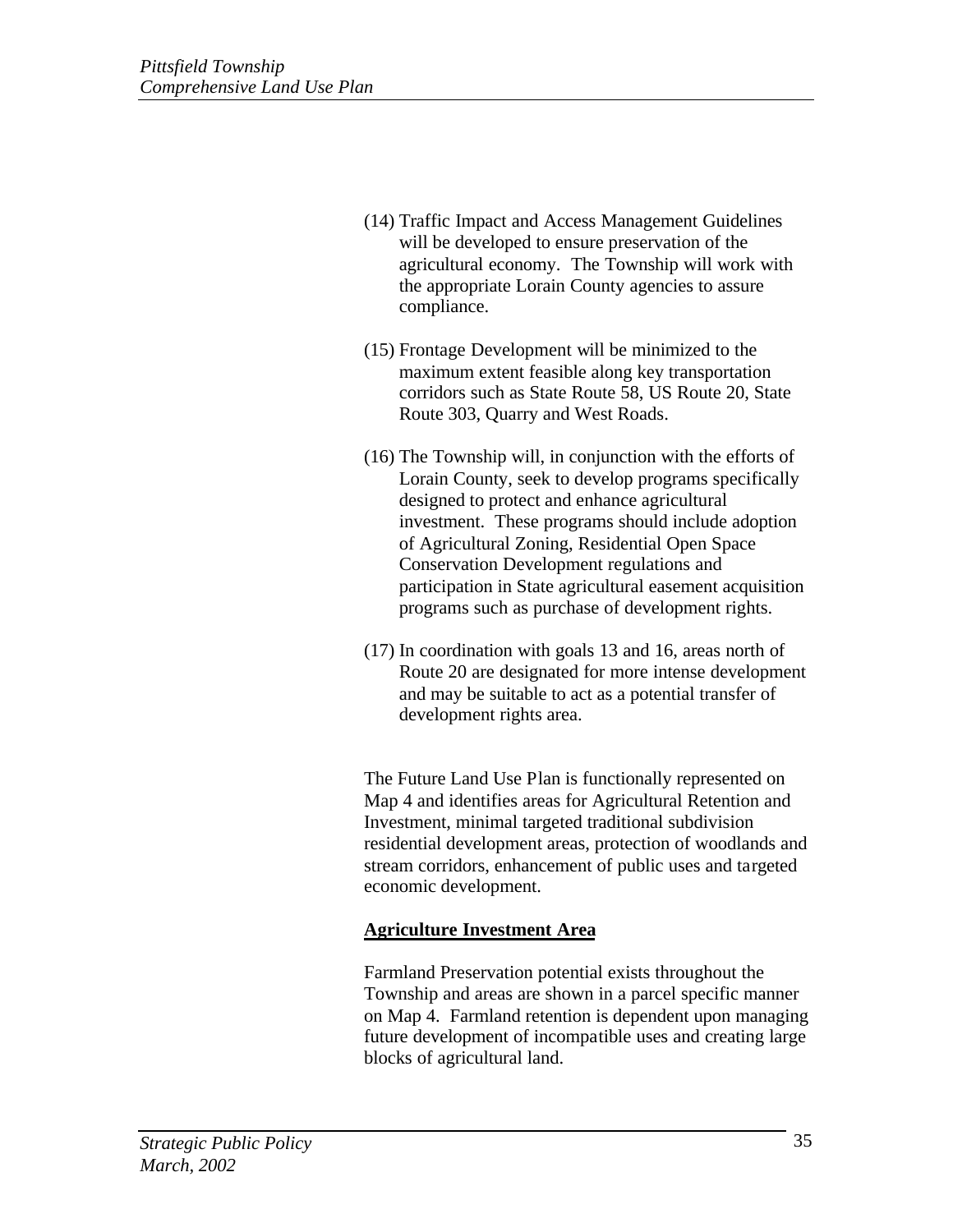## *Implementation Strategies:*

- Encourage creation of Primary Agricultural Zoning Districts
- Create Residential Conservation Development Zoning District Language
- Work with the Lorain County Engineer's office to establish access management guidelines that minimize frontage development on Quarry and West Roads
- Pursue utilization of State and Federal Conservation Reserve funds to reimburse agricultural interests for environmental protection setbacks to riparian corridors and wetlands
- Establish committee to work with County agencies for adoption of (1) Alternative wastewater treatment approaches to protect agricultural fabric and minimize property tax burdens (2) Conservation Development compatible subdivision regulations
- Require traffic impact analysis for proposed new development to assure functionality of local roads
- Identify higher density residential potential areas to function as future development density transfer areas. (Hughes/Quarry Roads and SR.58 Corridor Plan area)
- Create notification registry of available farmland coming on the market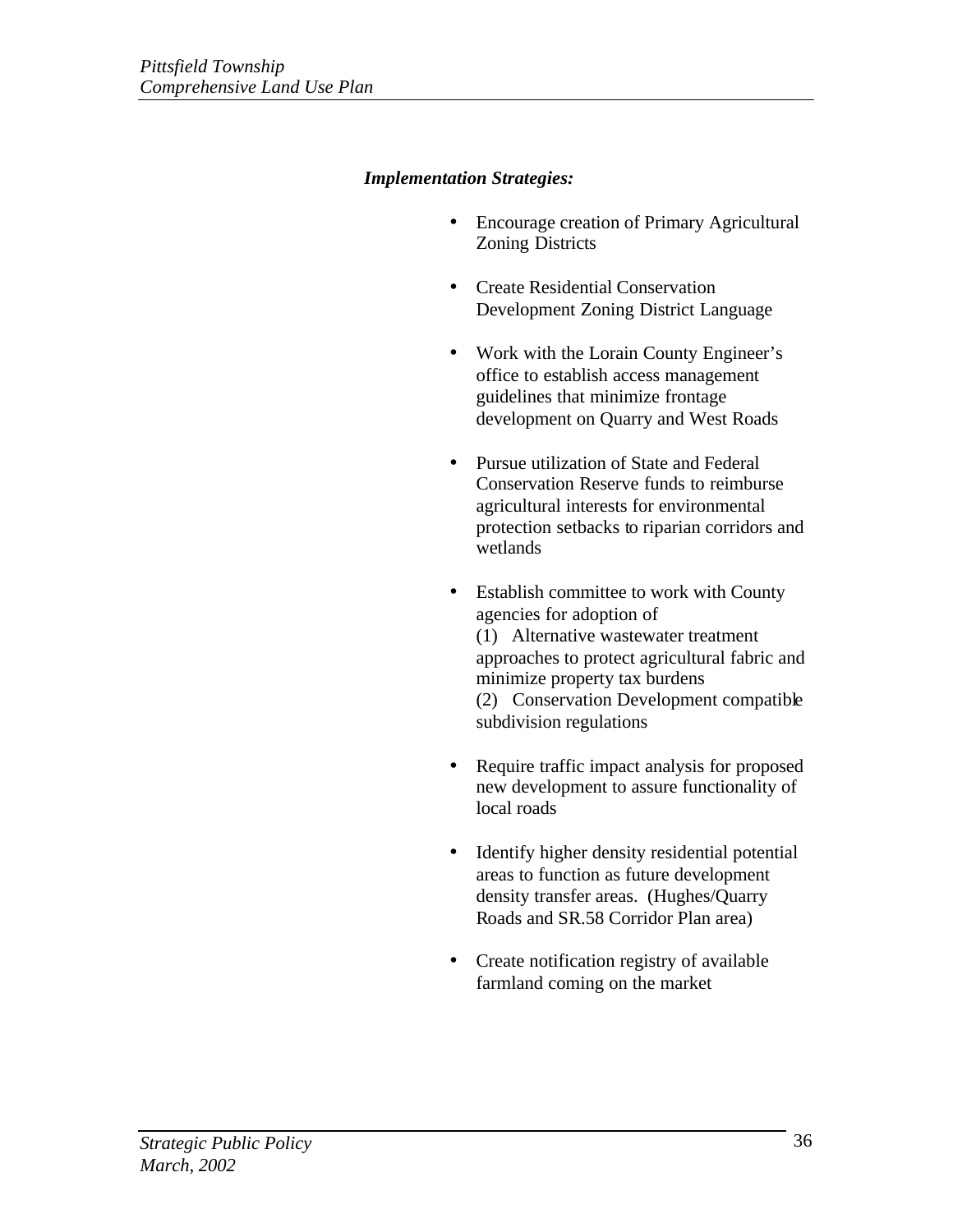• Expand allowable farm-compatible uses for Primary Agricultural District zones such as relative housing, expanded commercial opportunities, agri-tourism.

# **Future Public Investment Area**

The Pittsfield Township Administration Buildings and Park are located at the State Routes 58 and 303 Intersection. To the north and west of the Township Buildings are existing commercial uses while to the south there is a church. This intersection district is served by an existing traffic signal.

The Land Use Plan recommends expansion of public uses for this area such as increased park and recreation facilities and enhancement of usable public gathering space in front of the Township Hall. As the governmental center for the Township, a sense of identity should be created over time through use of landscaping treatment along the SR.58 and 303 corridors for a distance of at least 500 feet. New proposed uses for this area should establish uniform setbacks and minimize the effects of front yard parking and storage.

## *Implementation Strategies:*

- Work with Ohio Department of Transportation to include pedestrian and/or bike lanes along SR.303 from Hallauer Road to Pitts Road
- Establish committee for evaluation of Township land for expanded public gathering uses
- Require roadway landscaping for new and redevelopment uses
- Develop new sign guidelines for this area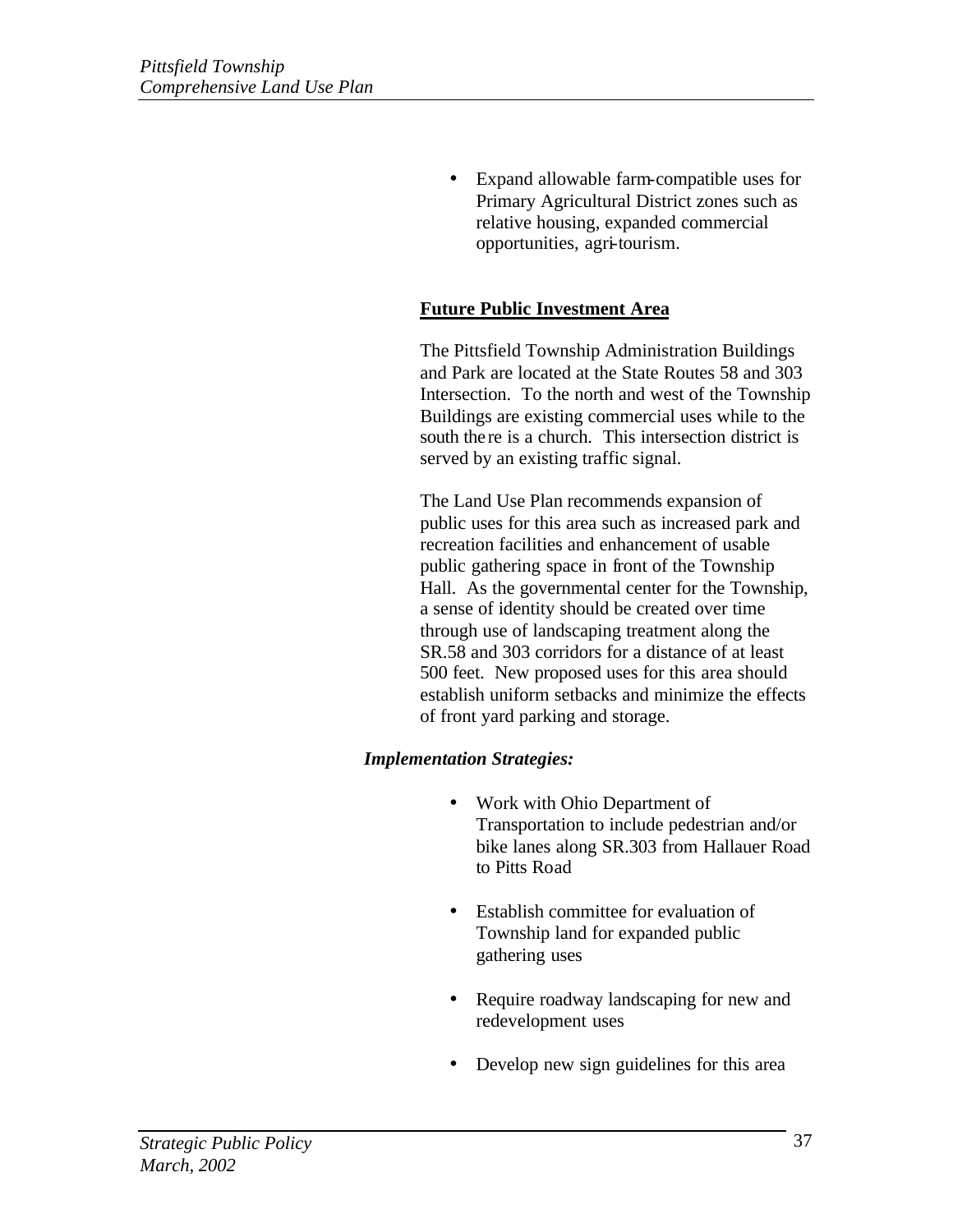# **State Route 58 Corridor Plan Area**

This area must serve to maximize tax base value for the Township while protecting existing residential uses, maintaining the traffic carrying capacity of State Route 58, and providing for higher density residential uses.

## *Implementation Strategies:*

- Adopt zoning language to allow for Medium Density Residential, Large Business Commercial and Retail, and transitional Residential to Office that implement and policies and design guidelines of the Corridor Plan
- Cooperatively pursue negotiations with the City of Oberlin to improve and expand joint economic development agreements to achieve cost-effective utility services and land use compatibility
- Utilize regional economic development agencies to appropriately market this area.

## **Future Residential Development Areas**

The purpose of these areas is to identify locations where existing uses, lot configurations, environmental factors and/or public utility services all minimize its potential for long-term agricultural investment. These two areas in the north and south portions of the Township are also served by arterial and collector roads which would act to limit traffic impacts on local roads.

## *Implementation Strategies:*

- Encourage high quality multi-lot suburban development with clustered lots
- Consider possibility of density transfers for these areas supported by alternative wastewater treatment systems.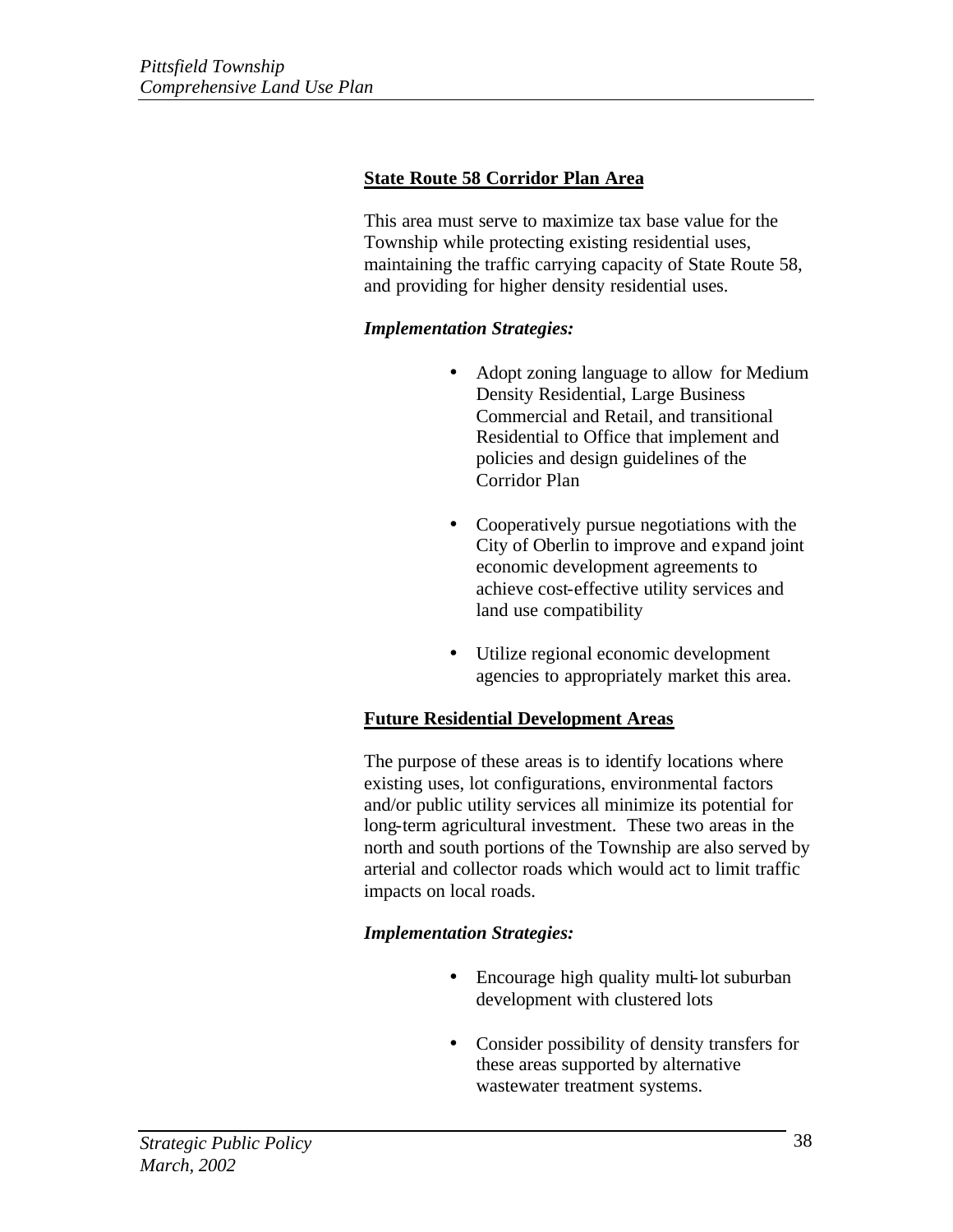# **Riverine, Woodland and Floodplain Areas**

Pittsfield Township recognizes its role in improving the water quality of the Black River Drainage Area. Required development setbacks to stream corridors, wetlands and floodplains will all serve to eliminate runoff pollutants. Conservation Reserve programs will be pursued to minimize agricultural run-off. Remaining woodlands will be protected through the site plan review process for both environmental quality and property value enhancement purposes.

## *Implementation Strategies:*

- Adopt Site Plan Review Zoning regulations to create environmental setbacks and protection standards
- Encourage use of Residential Conservation Development Zoning Districts to achieve limits of disturbance in key environmental areas
- Work with the County to establish a Stormwater Management Plan which emphasizes non-structural storm water control approaches
- Include maintenance of agricultural drainage tile systems in proposed development review processes.

## **General Administrative Implementation Strategies**

The above listed Implementation Strategies are not meant to be exhaustive. In addition, the Township will proceed to update its zoning resolution and administrative procedures to implement all of the Land Use Policies cited at the beginning of this Chapter. The Comprehensive Land Use Plan establishes the legitimate public policies of the Township grounded in factual analysis and public input.